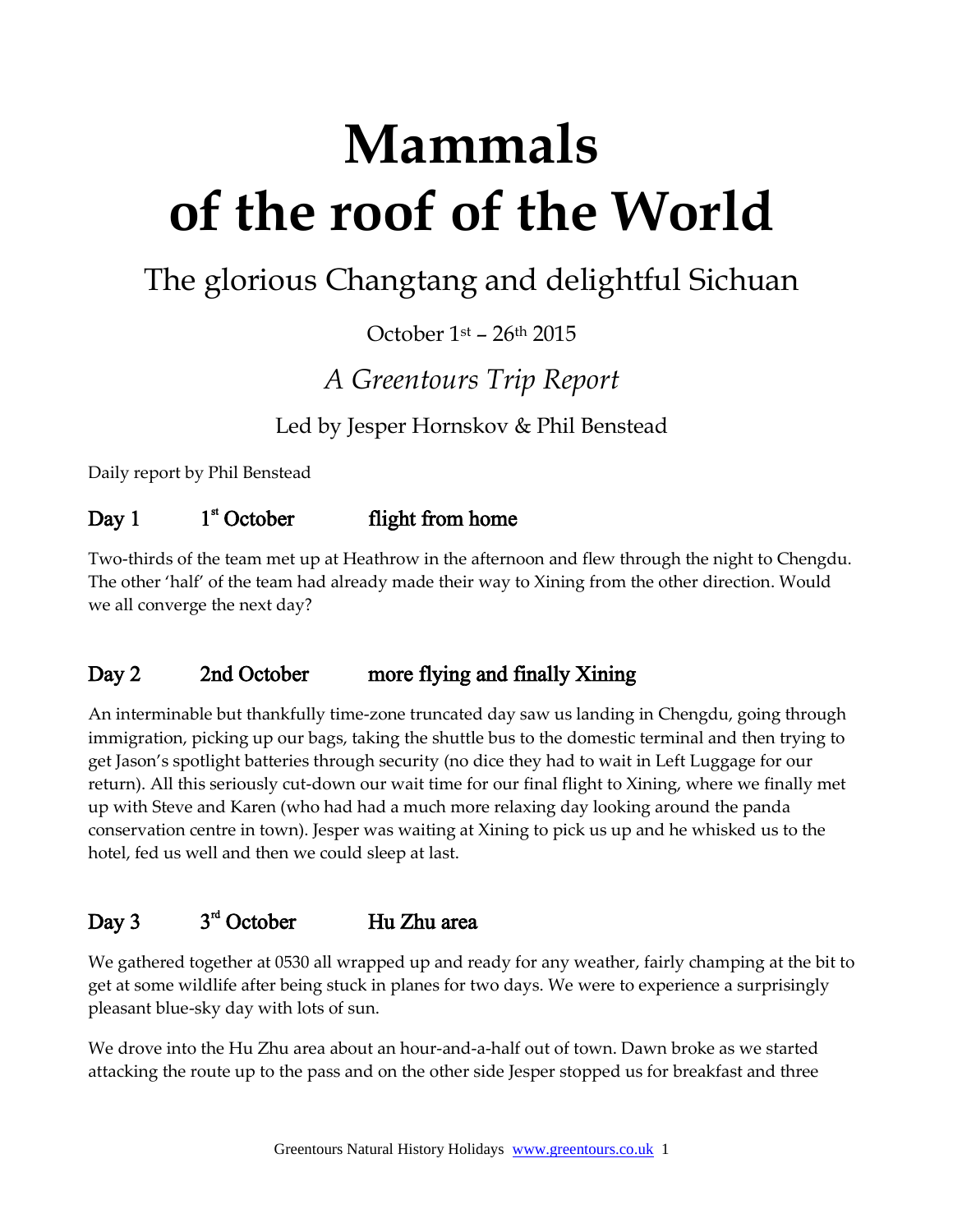Siberian roe deer. They fed high above us in a grassy clearing on a steep slope and included a fine male.

After breakfast we moved a short distance and parked up for a short walk. The altitude was telling here though and we were all glad that we would have some opportunity to acclimatise before we got really high up on the plateau during the tour. Soon we arrived at a hillside overlooking a small clearing. As the day warmed up quickly birds got going. Elliott's laughingthrushes whistled from nearby cover. Tickell's warbler put in its first appearance of the day. The superb Stolitzka's titwarbler was available, stunning males were hard to come by though in the flocks that passed us during the morning, but were well worth the effort. Kenny spotted a lone red-throated thrush high above us in a tree. Closer at hand our first redstarts appeared, beautiful blue-fronteds and a few stunning white-throateds. A bluetail was more elusive. The strange call of the white-browed rosefinch alerted us to their presence and the more prosaic willow tit was present in good numbers. Walking back Phil spotted the first of two Himalayan marmots that had popped up in the clearing whilst we had been away.

Continuing our acclimatisation/fitness efforts we walked up into a quiet side valley before lunch hoping for a couple of species of pika that Jesper has seen in the past on this track. We were to fail in this quest but greatly enjoyed the birding on offer. More redstarts greeted us from the berry-laden bushes and our first Himalayan buzzards and red-billed choughs soared overhead. Our first Severtzov's grouse were elusive. The warblers here were amazing with singing Gansu leaf-warblers present in good numbers, plenty of buff-barred warblers and a few Chinese leaf warblers. Chinese nuthatches were ridiculously common here. Eventually hunger got the better of us and we headed down the road to find a restaurant for lunch.

After a late lunch we did one more track to look for birds in spruce forest. Along the track we found a number of rather prosaic species; treecreeper, great spotted woodpecker and wren amongst them, before finally getting to grips with some more interesting species such as grey-crested tit (great views of one), rufous-vented tit and more Chinese nuthatch. White-winged grosbeak put in an appearance too. A black woodpecker dropped in nearby, only to be immediately buzzed by a feisty Eurasian sparrowhawk. Severtzov's grouse finally appeared on the ground but best of all we had a close group of perhaps 13 blood pheasants. The superb males often lingering in gaps between the junipers and other scrub for great views and photographs. Tired we headed down and tackled the bank holiday weekend traffic on the road back to Xining. A great first day.

Dinner was welcome and then we tackled the checklists before getting a headstart on our packing, another early start in the morning...

#### Day 4  $4<sup>th</sup>$  October Koko Nor and the South Koko Nor Range

Another early start saw us heading out of sleepy Xining well before dawn. Dawn revealed that we were out into decent habitat and driving up onto the plateau. Jesper called a halt in a sand dune area and we climbed out of the cars to find a frost in hollows on the ground and the temperature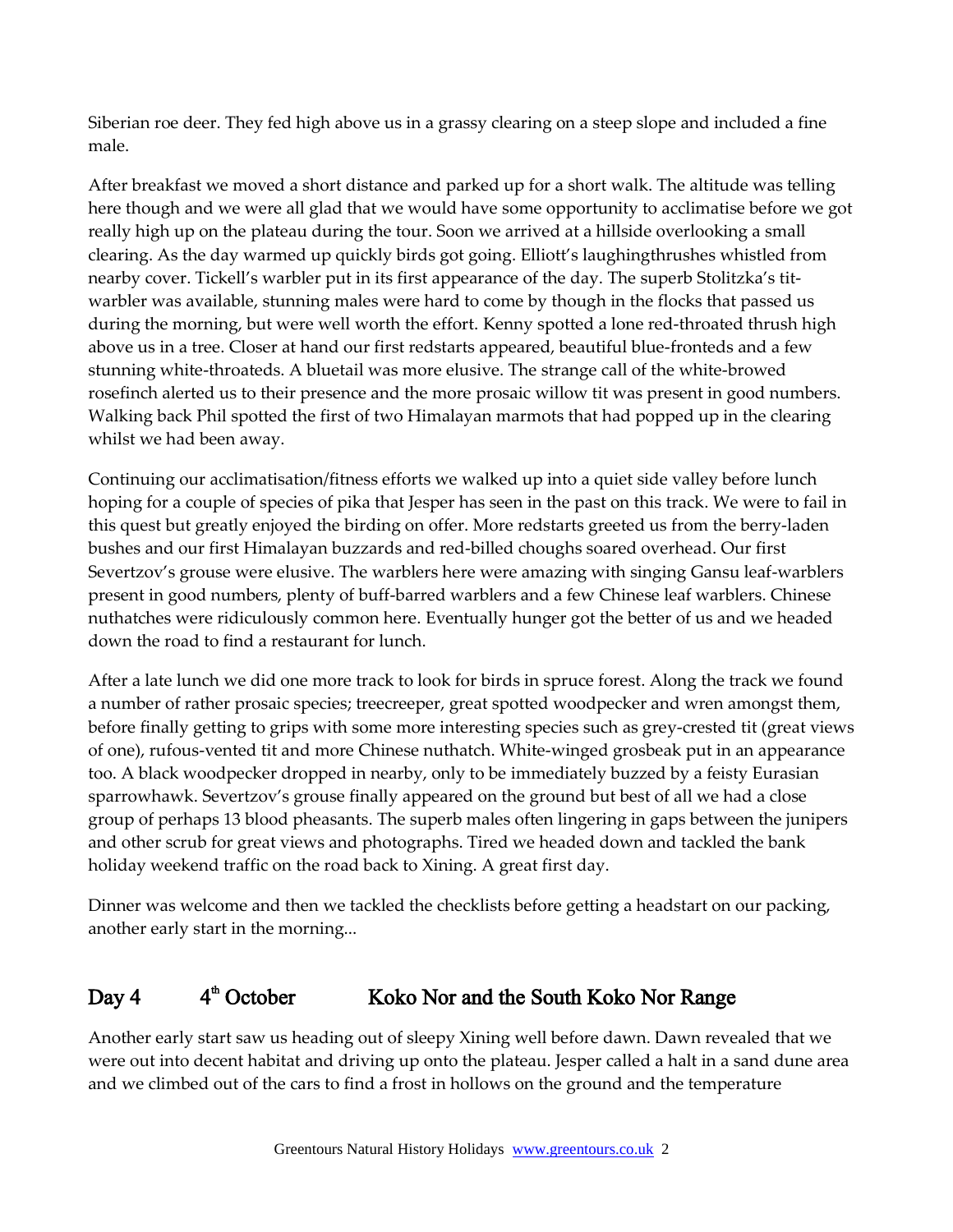decidedly nippy. The sky above us was blue though, and it was the start of another fantastically sunny day.

Heading to some high ground we were soon watching the first of a total of seven Przewalski's gazelles – an incredibly rare and threatened species. After the first we quickly found a group of three and then by tramping the dunes (punishing at this altitude) we found three more. They were all wary and adept at avoiding us in the dune terrain however hard we tried. Good 'scope views were had by all though and we were well pleased as we trudged back to the road. Wooly hare appeared for the first time here. This trek was also greatly livened up by the presence of a number of small toad-headed agamas (species?). An unidentified immature harrier here was either Montagu's or pallid, either of which would have been a very good record...

Driving further we pushed on to the eastern side of the huge and impressive Koko Nor lake and our first encounter with the seriously cute black-lipped pika. We breakfasted by a freshwater lagoon that was filled with waterfowl. Black-necked and great crested grebes bobbed about. Big rafts of redcrested pochard contained smaller numbers of dabbling duck. Flying around we found brownheaded and Pallas' gull. It was hard to concentrate on breakfast with so much to look at. Eventually though we had our fill on both fronts and went for a long walk alongside the nearby marsh. Raptors were much in evidence here and frequently spooked up the wildfowl and waders present. Huge immature sakers put the fear of god into their prey and at least 5-6 hen harriers were on site today. A Mongolian lark gave great flyby views to the leaders.

After a late breakfast we walked along the edge of the marsh. Crossing the first of many fences we stopped to admire our first black-necked cranes – a family group of three. Heading on Jesper told us of a mystery mammal that he had encountered here, and we also found evidence of a grassland species that was making burrows, well-defined runs and left small haystacks dotted around outside their burrows. We were keen to solve the mystery but apart from hearing some squeaks we failed to encounter the animal involved. What is it – Daurian pika perhaps? Around here too some nice dragonflies including a small and very black libellulid and a nice big hunting aeshnid. Bearded tit was heard too.

Walking the marsh was a great pleasure. We saw our first Tibetan larks – a monster lark, big enough to survive the winters at high altitudes. Horned larks and Oriental skylarks were common. Our first groundpeckers appeared. These curious little, rather comical, birds were to become a firm favourite during the tour. Although a superficial resemblance to ground-jays put them in the crow family for many years, DNA studies have shown amazingly that their true affinities lie with the tits.

We took lunch in a roadside restaurant, the roads still amazingly busy with bank holiday traffic. Taking the road into the South Koko Nor Range Jesper led us to a fascinating area pock-marked by the activities of thousands of black-lipped pikas. The area was huge and it was rather hard to take in its scale and the sheer number of pikas that made the area their home. Everywhere you looked the pikas were basking in the afternoon sun. Unsurprisingly this great bounty was a huge magnet for predators and we found our first Tibetan foxes here and enjoyed watching them scent-marking and trying to dig out pikas through the telescopes. This is a really attractive and charismatic dog. We also watched a saker carrying a freshly-caught pika, landing to start feeding before an upland buzzard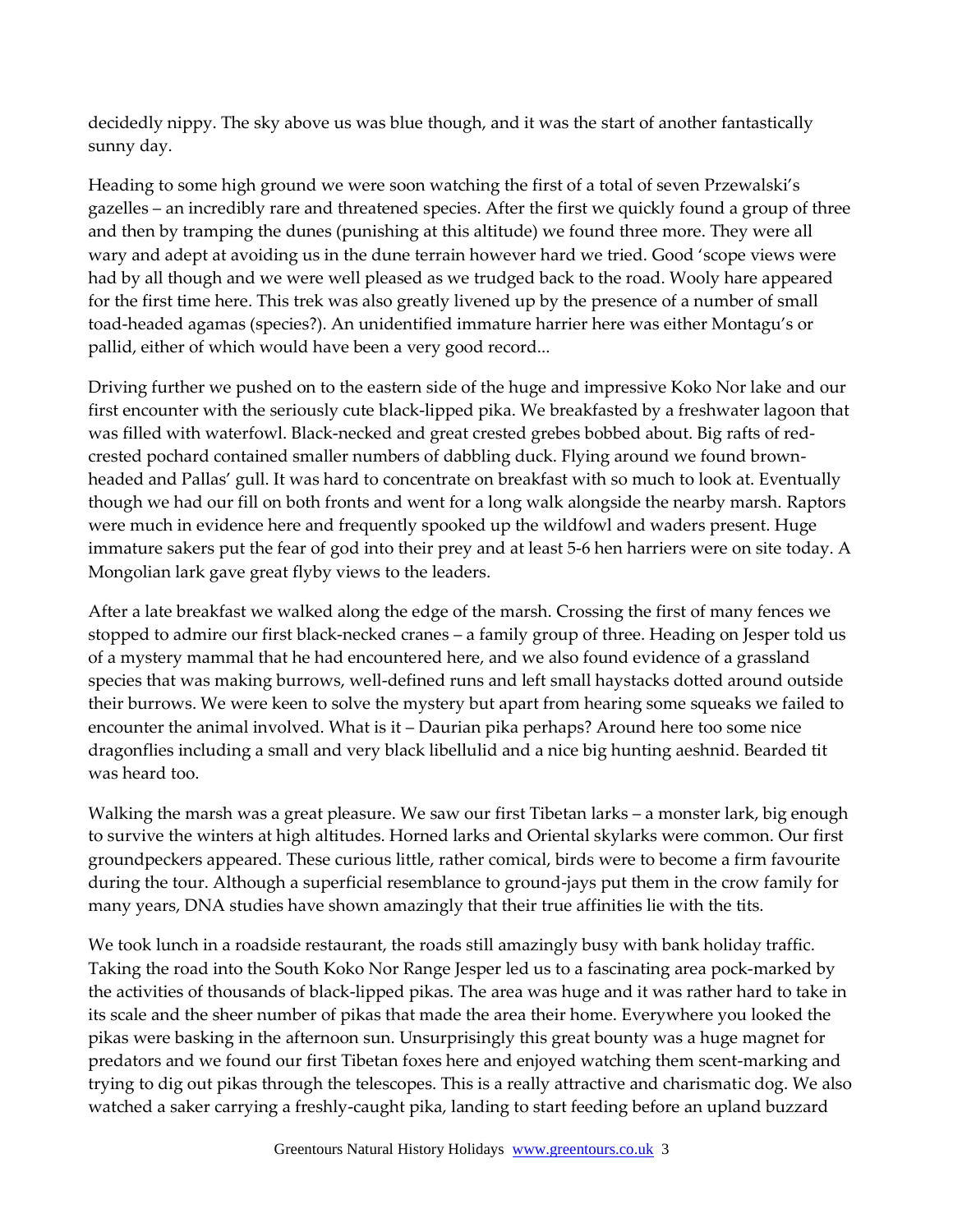tried to dispossess it of its hard-won meal. Jesper moved us on in the cars for one last overlook. More foxes here in the distance and then Steven found a much closer animal snoozing away on a nearby hillside. The photographers gave chase eventually waking the fox which posed nicely for them before slinking off uphill and away. It was getting dark by now but we had one more new mammal a fleeing red fox before we made it to the hotel and dinner/checklists.

#### Day  $5$  $5<sup>th</sup>$  October Pallas' cat and the Er La Pass

A pre-dawn start saw us heading for the Er La pass. En route we tried a dirt road side track into great habitat. Jesper stopped the cars when he spotted a Pallas' cat (from the car!) on a nearby ridgetop. Ordinarily this is a species we have to yomp over the mountains for! We all failed to connect with this individual unfortunately but undaunted we started searching the area. Jason came up trumps a little way away and only a short time later when he found two nearly full-grown kittens on a nearby rock outcrop (no doubt the first individual was one of their parents).

The views were prolonged and at much closer range than is normal for viewing this species. The kittens themselves were enchanting, playing posing and loafing about, we were naturally delighted. All around us birds were apearing but these largely went ignored for the duration. We eventually filled our pockets with breakfast and walked to get closer views. We did this just in time, grabbing some images just before a herd of domestic yak sent the youngsters scuttling for their nearby den. What an encounter! During all this Jesper searched a distant peak and came up with yet another Pallas's cat – a hunting adult that soon made itself scarce.

Pallas' cat done and dusted we headed for the nearby Gansu gully, our real reason for coming down the track. Here we eventually tracked down great views of the rather non-descript Gansu pika – another mammal under the belt. This spot was very birdy. A pair of Guldenstadts' redstarts put in an appearance. Small birds were drinking in numbers in pools in the dried up stream bed, including numerous twite and robin accentors. White-browed tits moved through the low scrub. Up at the road we had found the beefy Caucasian great rosefinch and here we found it's sister species the eastern great rosefinch. Pere David's laughingthrush appeared for all too. Dragging ourselves away from this magic spot we took to the vehicles once more and drove a short distance to a noodle restaurant for a celebratory feed. Pallas' cat! What with the recent developments in Ladakh way more people have seen snow leopard these days than this angry-looking little furball.

After lunch we drove on to the Er La Pass (4499 metres and our highest point to date) and slowly walked up to a saddle and then along a narrow contouring sheep trail to a likely overlook. The weather took a turn for the worse here and as the wind picked up and clouds loomed we headed home. We did not just get some hard exercise on this walk; we were rewarded with distant views of our first Tibetan gazelle and our first flock of Henri's snowfinch, one of which was taken by a sparrowhawk. Overhead a light passage of raptors was evident through the pass producing a small number of steppe eagles and our first northern goshawk. Snow hit on the walk back, some battled through whilst others huddled together like penguins on the slope and waited for it to ease up. Reaching the cars we headed for the nearby village of Wenquan and sorted ourselves out into our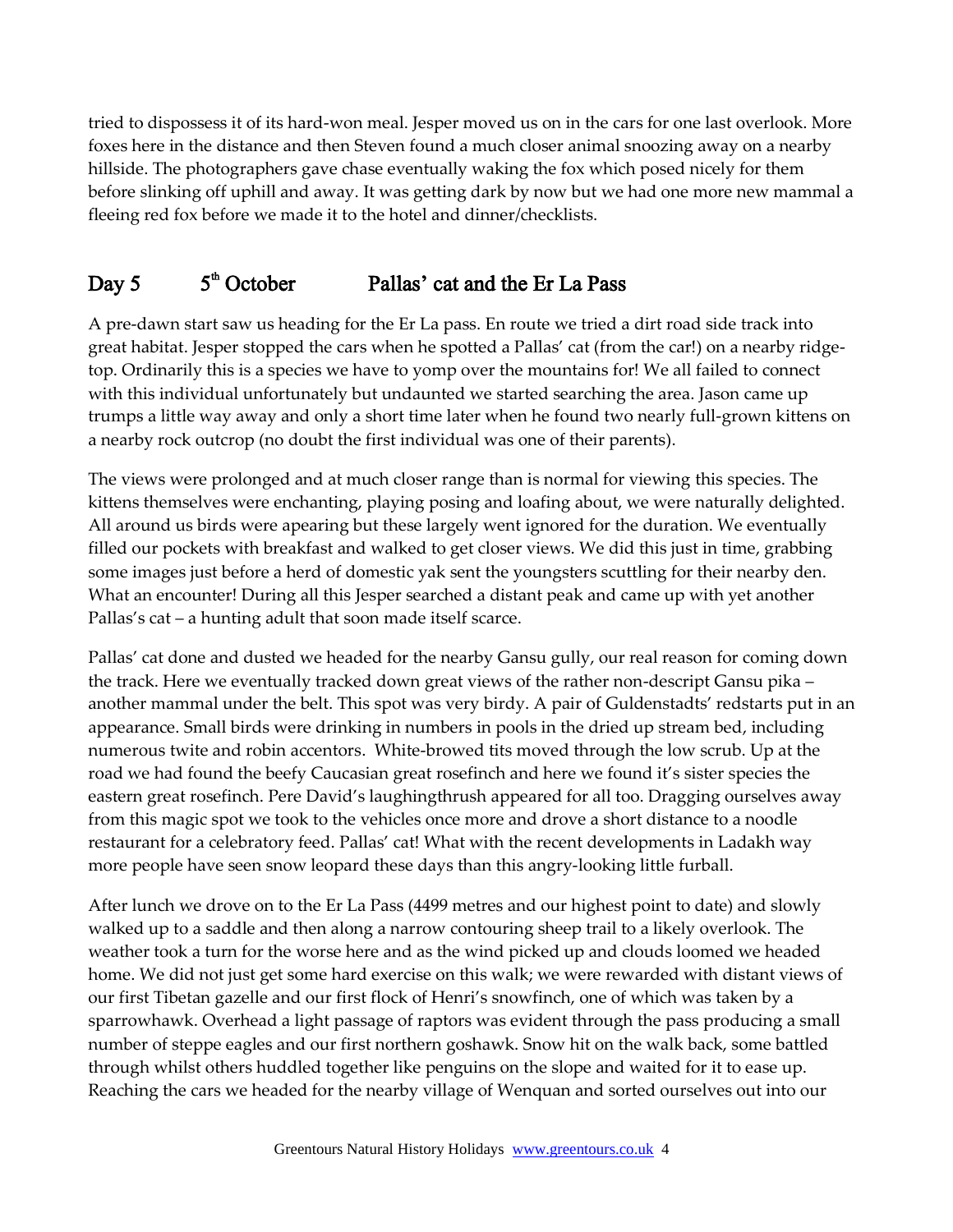basic lodgings for the night. Dinner was at a nearby restaurant and was good, Jesper rewarding us for our hard work with some Chinese chips!

#### Day  $6$  $6<sup>th</sup>$  October the road to Maduo

Having achieved our aim of seeing Pallas' cat we left the high-altitude walk at the Wenquan Pass for another day! We got a lie-in this morning, leaving at 0630 and heading over the pass en route to some scrubby dunes. Mammals dominated proceedings as we stopped to photograph our first close Tibetan gazelles and kiang.

Another hour down the road and we arrived at an exciting site, some low dunes covered in scrub (and snow) that hosts the fabled Przevalski's pinktail – all on its own in a monotypic family! If you have an interest in birds it does not get more exciting than this.

After breakfast we tramped off towards the habitat through the snow and initially things seemed quiet. On the grassland black-lipped pikas were busy feeding. Inside the scrub we searched for the closely related Gansu pika, but only Kenny caught a glimpse during our morning walk. Walking on we flushed the occasional wooly hare, an active constituent of the mammal fauna if the numerous tracks present were anything to go by. Karen dug out a zokor mound and was rewarded with a fleeting glimpse of one as it came back to repair the damage!

Birdwise the pinktail surrendered as we entered the dunes – a simply superb little bird. We found at least eight during the session and the supporting cast included plenty of robin accentors, Stoliczka's tit-warbler, white-browed tit and some Guldenstadt's and blue-headed redstarts. The lucky few had a brief contact with a Eurasian eagle owl.

After lunch in a nearby restaurant we drove a short distance to an area where the team pursued photographs of kiang, found lacustrine voles, saw another red fox and generally enjoyed themselves. Phil holed up in the vehicle hoping his cold virus would not get chesty... Job done we drove the short distance to Maduo, a delightfully Tibetan town and had another splendid dinner in a nearby restaurant.

#### Day 7  $7<sup>th</sup>$  October Bayankala pass and south to Yushu

Rather bleary-eyed we assembled for the day's drive south to Yushu. Most of us missed the first bridge over the Yellow River just outside town but cross it we did. The day dawned well with blue sky for most of the morning.

Driving up to the Bayankala pass (4800m asl) we spent some time searching the scree patches for dwarf hamsters without success sadly. This was hard work but four hours here did produce our first wolf. With time swiftly running away from us we headed down to Qingshuihe for a late noodle lunch in a restaurant where we quickly became the toast of the town, largely thanks to Karen's polaroid camera and Phil's wild yak beard!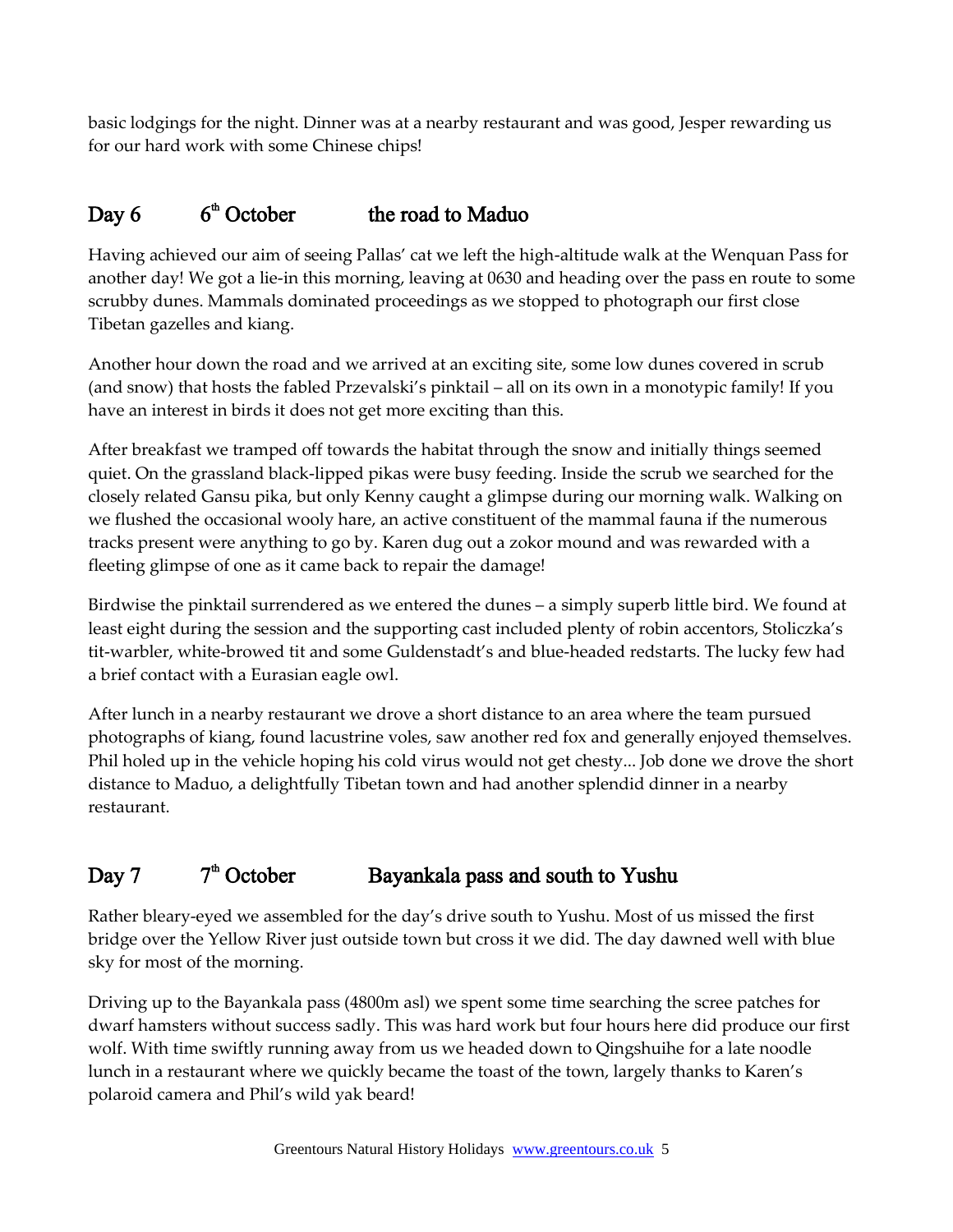We stopped later at the last pass before dropping off the plateau, but the place was quiet and we soon moved on. The drive down off the plateau took us down to trees and buckthorn scrub a stark contrast with the plateau. We stopped briefly to look for Glover's pika and found at least three of this pretty little lagomorph.

#### Day 8  $8<sup>th</sup>$  October south of Yushu to Nangqian

Another early start saw us checking out of the hotel in Yushu and heading south down the road to Nangqian. As dawn occurred we became aware of a good number of Tibetan gazelle by the roadside but the light was not yet good enough for photography. Driving through a pass we dropped down into the catchment of the Mekong and a nice limestone landscape that captivated us throughout the day. We took breakfast by a bridge at the start of a walk that took us through a charming valley, past a small hamlet and into a small gorge. This took the best part of the day. We succeeded in our aim of finding some *mcneilli* red deer pretty quickly, when Jesper spotted a group of ten feeding on a high alpine meadow. We also provided much entertainment to the local people as we journeyed through the valley.

Marmots were rather easily found here and we got some good photographs. Two flocks of white eared-pheasants were most welcome. This robust pheasant is quite a treat. Tibetan partridges were common, large coveys often bursting from underfoot in an alarming fashion. Glover's pika scampered on rock faces and even along the walls of the hamlet. The small stream produced our first white-bellied dipper and the nearby scrub our first good looks at Elliot's laughing thrush and our first pink-rumped rosefinches. A tiring day but worth it for the scenery alone.

Driving to Nangqian we settled into our quirky hotel for a luxury two-night stay!

#### Day 9  $9<sup>th</sup>$  October Baixha Forest Reserve

Another early start had us out the door well before dawn for the drive down to the Baixha Forest reserve. Rain, sleet and then snow fell as we crossed the high ground en route to the reserve. We all hoped the weather would get better on the other side of the catchment and it did! Arriving at the gate we delivered a fruit-basket to the forest guards who let us in. Driving into the heart of the reserve we eventually pulled up for breakfast before commencing a downhill hike that lasted for most of the rest of the day with the odd lift in the vehicles and of course lunch. It was a beautiful walk memorable for producing regular sightings of blue sheep. We searched the open areas on the slopes above us for mammals as we followed the river downstream.

There were plenty of highlights on this walk. Cat found one of the best mammals of the day when she spotted a small (presumably female) mountain weasel bouncing along with what looked like a pika clamped in its jaws. We all eventually got good views when it came down close to the road after stashing the prey item somewhere on a scree slope.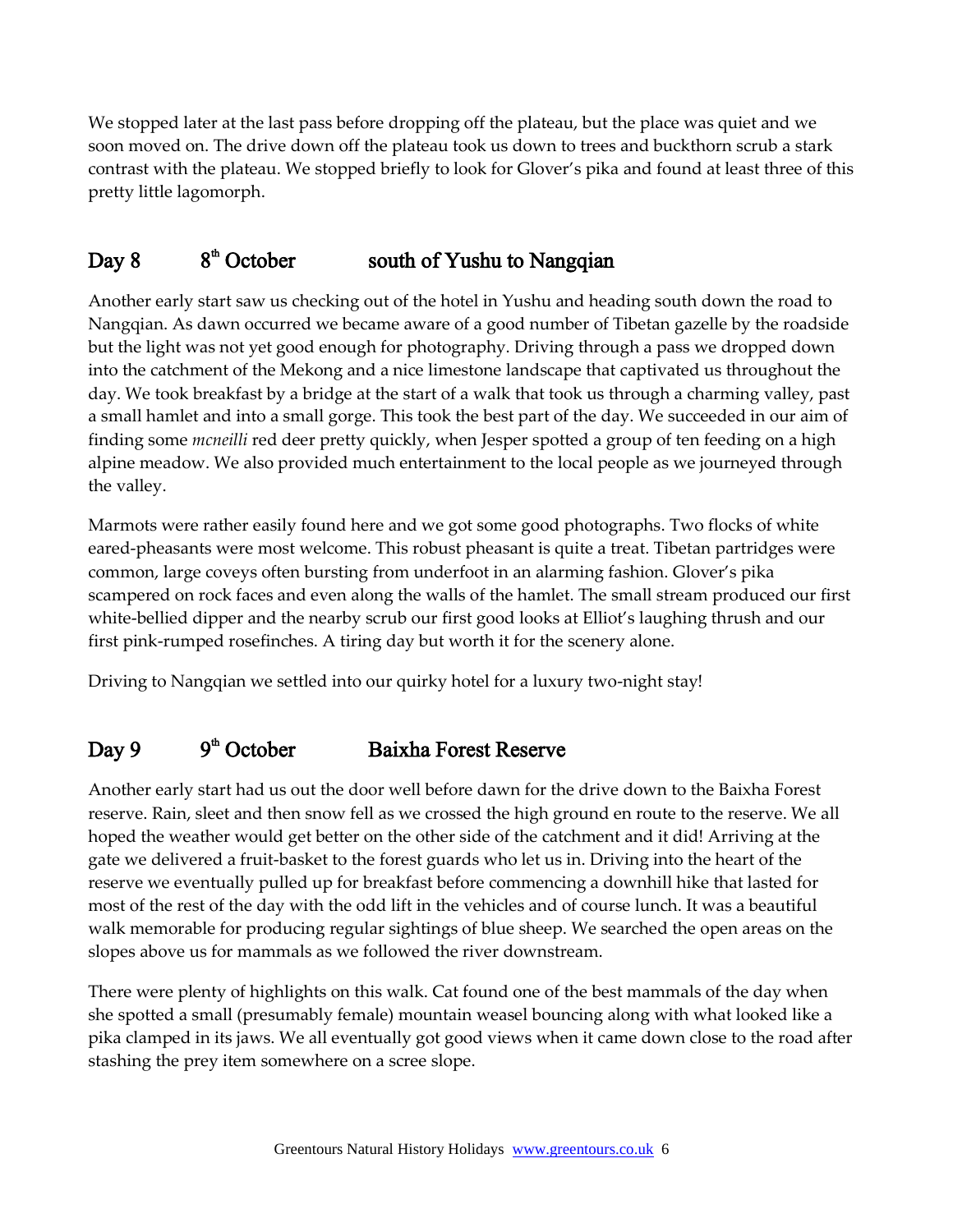Birding was good with special mention going to the crested tit-warbler Jesper found us – what a bird! Giant laughingthrush was relatively common and we also found a few Chinese fulvettas. Drifting down the valley the 'A-team' surrounded a tiny moupin pika, encouraging it out of a coppiced willow clump for photographs. A few Sichuan leaf-warblers appeared in riverside willows. Further on Phil spotted a distant troupe of rhesus macaques. Driving out at the end of our session, Jesper spotted a nice solitary snipe along the river and we stopped later on again to look at close blue sheep and some very close white eared-pheasants. On the drive back to the hotel we had a nice encounter with a small group of Tibetan gazelles.

#### Day  $10^{th}$  October The Kanda Shan

Today we once again headed south of Nangqian in the dark retracing part of yesterday's route before diving off towards the unbelievably beautiful Kanda Shan. In these snow-dusted mountains we searched for alpine musk-deer and other wildlife. Some of us managed good views of two skittish musk-deer found by James just after breakfast but the rest were painfully disappointed. The whole area was remarkable for the number of blue sheep present though and we enjoyed watching sparring males on the slopes above us at one point.

Birds here were excellent too with great views of several groups of Szecheny's monal-partridge, distant but satisfying looks at a pair Tibetan snowcock and more blood pheasants. Kessler's thrushes were present in small numbers and distracted us from the task of trying to find another musk-deer. Both moupin and Glover's pika were tracked down by the team. An adult golden eagle performed its roller-coaster display right past us at eye-level, later we saw a sub-adult soaring over a massive flock of blue sheep.

With time pressing we headed back to Nangqian for a bite to eat before tackling the drive back to Yushu. En route to Nangqian vehicle 1 had a great encounter with a couple of wolves that most in vehicle 2 just glimpsed. On the way to Yushu after lunch Jesper took us to a scenic overlook to photograph the Mekong river and then we drove on stopping once to look for white-lipped deer and again to get photos of a close Tibetan gazelle.

#### Day 11  $11^{\text{th}}$  October drive to Qumalai

Another travel day interspersed with stops at likely-looking spots and known mammal locations. No sign of any snow this morning, just blue sky and bitter cold. We drove over the first of two high passes through rolling hills and plenty of evidence of over-grazing. Dropping down we came to a superb wetland. We stopped just once along the northern shore, tallying at least 13 black-necked cranes and finding big flocks of ferruginous ducks and other wildfowl.

As the day progressed we trundled along the now tarmac road and stopped occasionally to look at a roadside Tibetan fox. Lunch was taken in a bustling Zhiduo, market day! Here we quickly became a star attraction and stopped traffic! The afternoon produced the most memorable sightings of the day in many way. Jesper took us to a great spot and Cat quickly found a small herd of white-lipped deer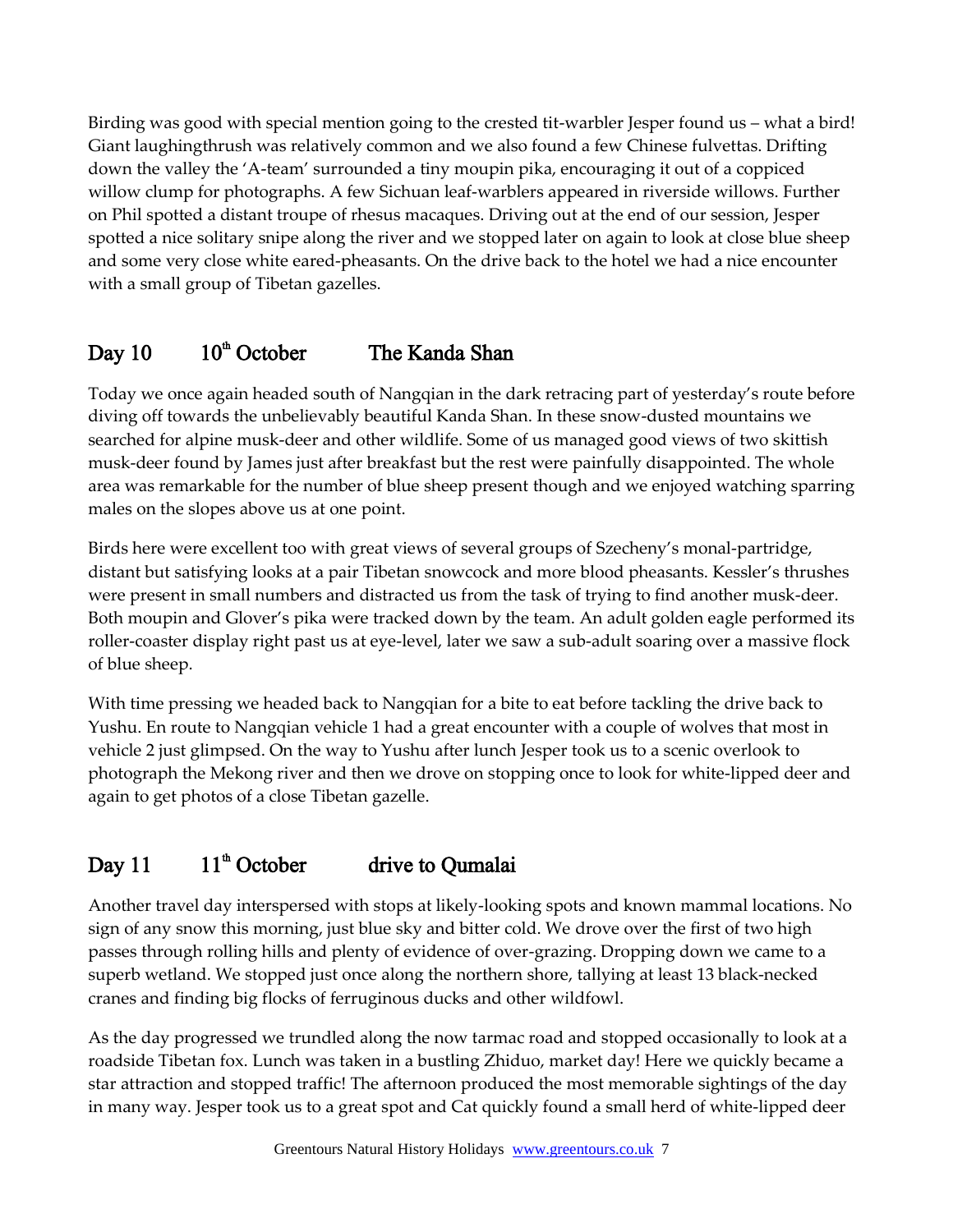feeding high above us on a slope. Moving further on we found another concentration of white-lipped deer, here huge stags were roaring and hanging with their harems. Phil found three male argali nearby and they stayed in view over the hours we enjoyed watching the goings-on high above us. We hoped for more encounters with this impressive wild sheep. Moving closer to the small stream we were surprised to find it contained larval amphibians and also a minnow-like fish species.

Our penultimate stop of the day was by two bridges spanning the Yangtze. Here in the riverbed we found eastern great rosefinch and more Guldenstadt's redstarts. Our last stop just outside Qumalai was a huge pika warren stretching off into the distance. It was no surprise to find our last Tibetan fox of the day here.

#### Day  $12$  $12^{\text{th}}$  October drive to Xidatan

A nice late 0700 start saw us on the road out of Qumalai. The new tarmac road was to be our constant companion as we drove yet again through some staggeringly desolate scenery on our way to our lodgings. Through the day we stayed mostly above 4200m asl.

Our morning drive was punctuated by numerous stops. Just outside Qumalai we noted but did not stop for the captive white-lipped deer (bred for powdered antler products...). We did stop for two wolves that crossed the road in front of vehicle 1 though, they soon made themselves scarce. As we drove on we enjoyed excellent but fleeting views of sakers, steppe eagles and the first of over a thousand Tibetan gazelles logged during the day. En route we had one short stop at Old Qumalai which this year had been overtaken by Tibetan gazelles. Vehicle 2 stopped for a splendid encounter and great photos of a female Tibetan fox (one of 17 seen during the day).

Driving on we stopped occasionally to scan for animals, eventually taking our breakfast by a Blyth's mountain vole colony. Reaching the Chang Tang the landscape opened out considerably and we started to search for antelope. We did not have to wait too long for our first chiru (or Tibetan antelope) but the animals were distant and we elected to move on in search of others. At the next stop we struck gold with perhaps 18 males at reasonable range. We stalked these for closer views and photographs – amazing animals. Out on the flats we found over 150 kiang, loads of Tibetan gazelles and yet more (mostly female) chiru.

Towards the end of the afternoon we started spotting impressive wild yaks out on the Yangtze floodplain, they were butch and sleek, making their domestic counterparts looks decidely frail and untidy by comparison! We walked to the Yangtze to get closer views, picking up a nice pack of five wolves including a frisky cub for our efforts. To see wolves like this and in this landscape was a rare privilege. Typically after expending so much effort to see wild yak we found a small group of five magnificient animals just near the road at Budongquan. These provided some great images as they allowed close approach.

One of our drivers arranged for us to try alternative accommodation for the night, so instead of a high-altitude truck-stop at the junction we dropped downhill for 400 metres or so and stayed in a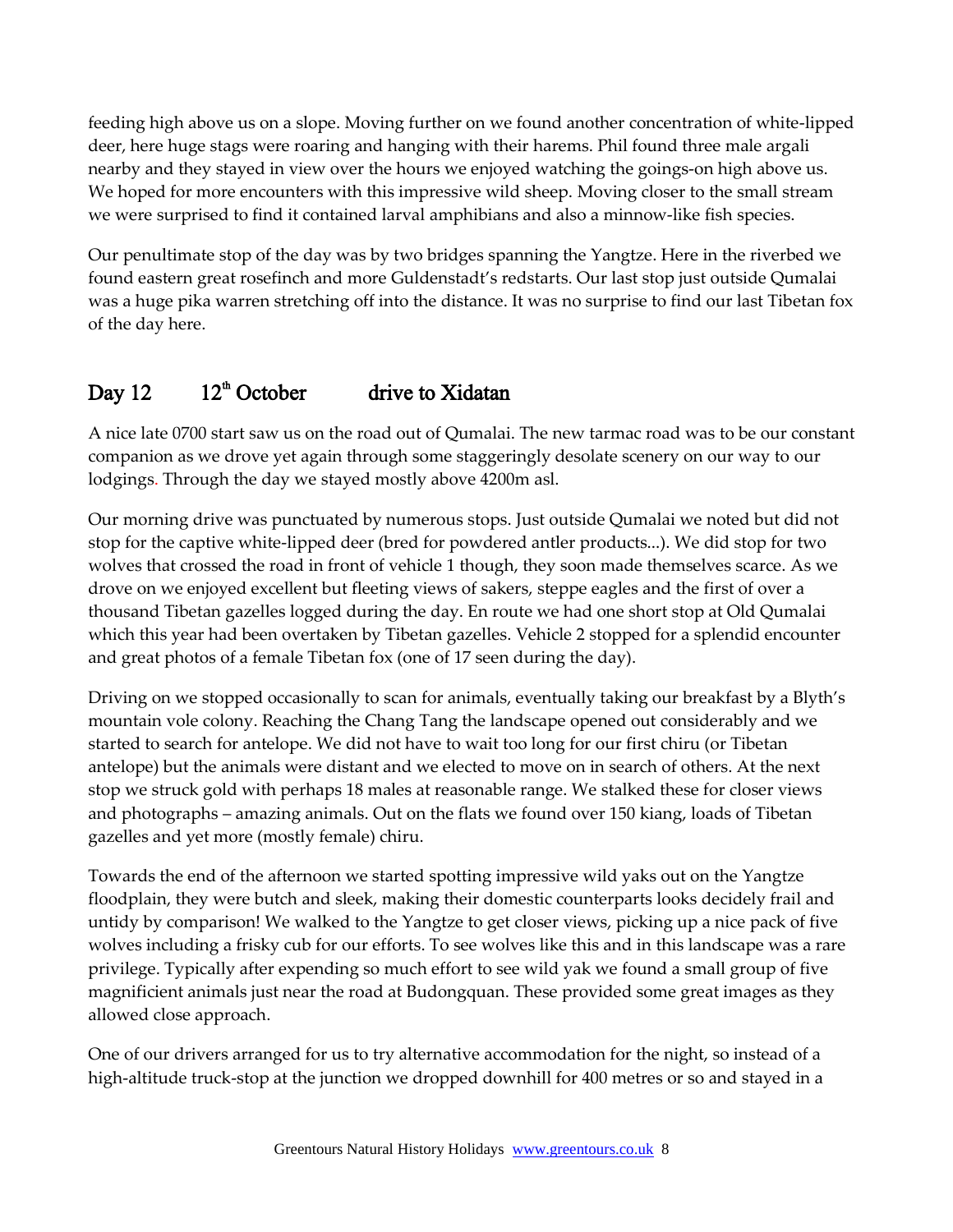rather quirky establishment further south. Definitely more comfortable, quieter rooms but lacking facilities of so many kinds...

#### Day 13  $13<sup>th</sup>$  October to Golmud

Another early start saw us out the door of our simple accommodation and into the cars for the ride downhill to the start of the dirt track up a side valley. It was an awfully corrugated dirt road and the Chinese army were exercising around every corner this year and even stopped us for an id check at one point. Vehicle 2 suffered a puncture about halfway in and missed the first flock of Tibetan sandgrouse on the road, luckily more were to fly by later. Before breakfast Jesper showed us the first small group of argali (16 spotted in total during the morning) and the first wild yak were spotted here too (giving an eventual total of 35 for the day). Mammal numbers were down

A breakfast stop further along provided another small herd of argali. After breakfast we walked along the river searching for Irene's mountain vole. Steve found us one that did indeed look sandier than the Blyth's we had become used to on the high ground but later we found some that looked more like Blyth's. Vole identification without specimens is tricky! The highlight of the walk though came when Kenny spotted a lone wolf carrying some food across the river. We watched this slender (female?) wolf for some time as it criss-crossed the river.

Job done we drove on to Golmud, through an increasingly arid, desert landscape. As we neared Golmud we sensed the edge of the great Qaidam Basin, our hunting ground in the morning for a new suite of mammals and birds.

#### Day  $14$  14<sup>th</sup> October to Dulan, via the Qaidam and Nuomohong

The road out of Golmud was mostly an arrow-straight good paved road that led us through some exciting desert and mountain scenery viewed through a forest of pylons. Our first stop was not productive although two goitered gazelles were briefly spotted. Next stop was more productive, on the way in we bumped into a good herd of goitered gazelles and over breakfast we spotted our only desert wheatear and our first Henderson's ground-jays.

After breakfast we did a long circuit through the rather strange Qaidam Basin habitat. Bearded tits called all around us and we did not have to wait too long for our first looks at Tarim hill warbler. Other notable birds included the thick-billed race of reed bunting and common pheasant. Goitered gazelles occasionally popped up but we could find no trace of any midday gerbils.

Lunch was taken at a nearby truckstop and then we cracked on to Dulan. We eventually reached Dulan in time for a very quick walk around the woods behind the town. This produced a few nice birds. We found our first flock of Przwalski's redstart (exciting), our first collared doves (!) and a nice red-breasted flycatcher. Dusk fell far too quickly and as the temperature plummeted we headed back to our pick-up spot.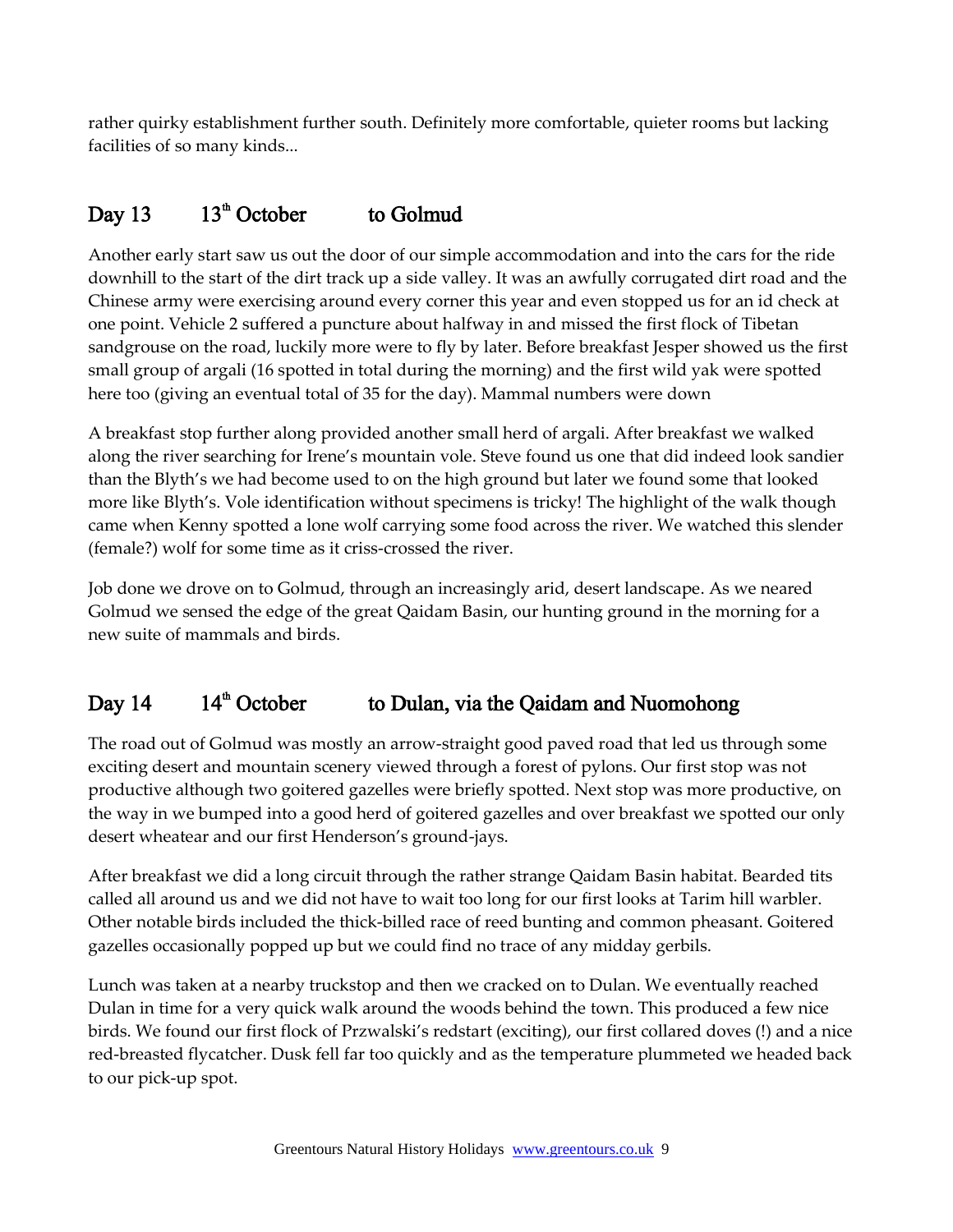Dinner was a happy affair as we celebrated Kenny's birthday with a massive cake and much food and beer.

#### Day 15  $15<sup>th</sup>$  October Dulan Mountains and the Chaka desert

A 0700 start saw us heading down the road for better photographic opportunites with nearby goitered gazelles. That done we headed off the road and up to the start of what was to be a rather strenuous 6-hour walk, walking up to a viewpoint from which we could watch distant groups of *kansuensis* red deer. We were immediately side-tracked by a big flock of birds that included more Przewalski's redstarts and our first Chinese beautiful rosefinches and pine bunting.

Walking up, we searched a rocky gully really hard hoping for a Chinese red pika but succeeded in finding just one Glover's pika. Cat found us not one but two obliging and very photogenic red foxes during this early part of the walk. The sun blazed down throughout and we watched dust devils swirling across the plain below us. The scenery was some of the best we had seen so far on the tour. Black vulture appeared above us and a really close lammergeier was a treat. A tight flock of Przewalski's partridge shot past. As we walked we glimpsed our first red deer and attaining the ridge-top vantage we disturbed a fine stag that quickly made itself scarce. On the other side of the valley small groups of red deer were apparent and we also found a nice batchelor herd of blue sheep. Tramping back down we searched again for the pika but had to admit defeat. Nearer the cars we got views of Przewalski's partridge running about.

Motoring on to Chaka we stopped a few time. Once to look at a distant herd of 19 Przewalski's gazelle, another encounter with this rare ungulate. Lastly we stopped to search a good site for midday gerbil. We found plenty of evidence of their presence but could not catch a break with a sighting. As dusk fell we headed for town, vowing to return in the morning.

#### Day  $16 \t 16<sup>th</sup>$  October Chaka desert, gulag and to Xining

Our last morning of the Tibetan leg of the journey dawned and found us already half-an-hour into a last desperate hunt for midday gerbil in the Chaka desert, but again no luck despite the presence of numerous apparently active burrows... It was to be a largely mammal-free day.

Relocating we moved the short distance to Chaka woods and here we had a delightful encounter with a flock of azure-winged magpies and even found a few brambling. Next stop was the old gulag site which was initially quiet but eventually produced views of grey-capped greenfinch (2), and water pipit. Whilst photographing azure-winged magpie here Cat and Kenny turned up our first views of great spotted woodpecker. That just left the expressway road trip into Xining, which produced our only house sparrow of the trip and a few other notables, including only our second black vulture. Our final meal with Jesper and his wife Aiqin was a pleasant way to end the Tibetan leg of our travels.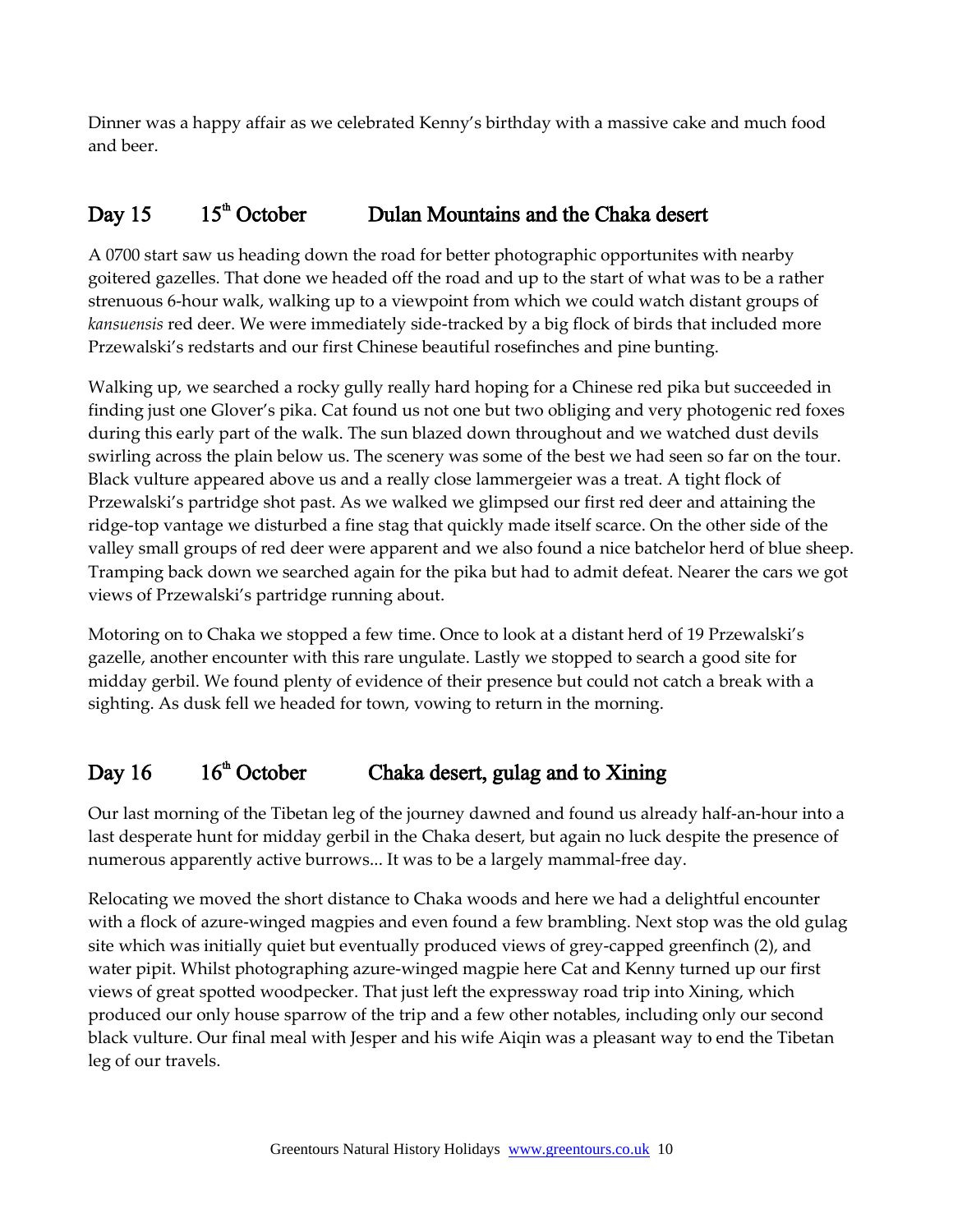*A Note – due to extensive roadworks in and around Labahe, our normal destination on the Red Panda Extension, we were denied access this year. So we tried two new areas where Red Pandas have been seen during the last few months. By the time of the tour in 2016 we very much hope that Labahe will have reopened.*

#### Day 17  $17<sup>th</sup>$  October transfer to Jiajin Mtn

Breakfast in the hotel was a novelty affair and then Jesper was amongst for the last time as he organised us into three matching black limos that whisked us to the airport. Our flight left a little late but was otherwise uneventful and before we knew it we were out meeting Roland and all set to tackle the journey to Jiajin. Any journey in Sichuan is hard to predict and typically this one stretched on and on and was beset by many trials.

We had to stop in Dujiangyan for lunch, wellington boots and camera cards. We also had to negotiate 20 km of road badly damaged by the 2008 earthquake and still affected by appalling landslides. At Wolong we hosed down the vehicles (!) and spotted our first white-collared yuhinas. Driving the first high pass to 4500m was hampered only by fog and a light snowfall. Then we took dinner – a rapid noodle soup in Rilong before tackling our final 4000m pass. Here we discovered a heavy snowfall had left 3-4 inches of snow on the road.

Fate had one more trial for us as just after midnight and just after our first masked palm civet we got a puncture – just four kilometres from our destination! Using the baggage van we ferried everyone to the hotel but it was quite late when we all arrived and got settled.

#### Day  $18$  18<sup>th</sup> October Leech valley (Jiajin Mtn)

An early start after yesterday's late arival seemed a little cruel and I think it can be said were probably rather tired throughout the day as a result. Bleary-eyes did not stop Phil spotlighting our first Chinese serow (2) high on the slope above the road near the hotel though. Driving into Leech Valley produced little on the road but once we got the 'scopes out Phil found a big flock of grandala high above the valley floor and then our first tufted deer. After breakfast we wandered the track picking up a few birds including our first Sharpe's rosefinch (a tentative split from spot-winged?).

The aim during the entire morning was of course to try and find a red panda for the team. Having been denied access to Laba He (the ultimate red panda mecca) due to roadworks (no surprise there) we were to work very hard over the next few days looking for this animal the old-fashioned way – always difficult and sadly we failed to find one. With the red panda hunt on our mind we elected to take a very muddy cattle trail up to a valley side overlook (armed with the wellington boots purchased yesterday). Reaching the viewpoint was rather underwhelming apart form being greeted by the elusive rufous-tailed babbler on arrival. We tried hard to scan the opposite valley side but came up with nothing. The return walk produced our first rufous-gorgetted flycatcher and better still on the edge we found a small family party of three-toed parrotbills.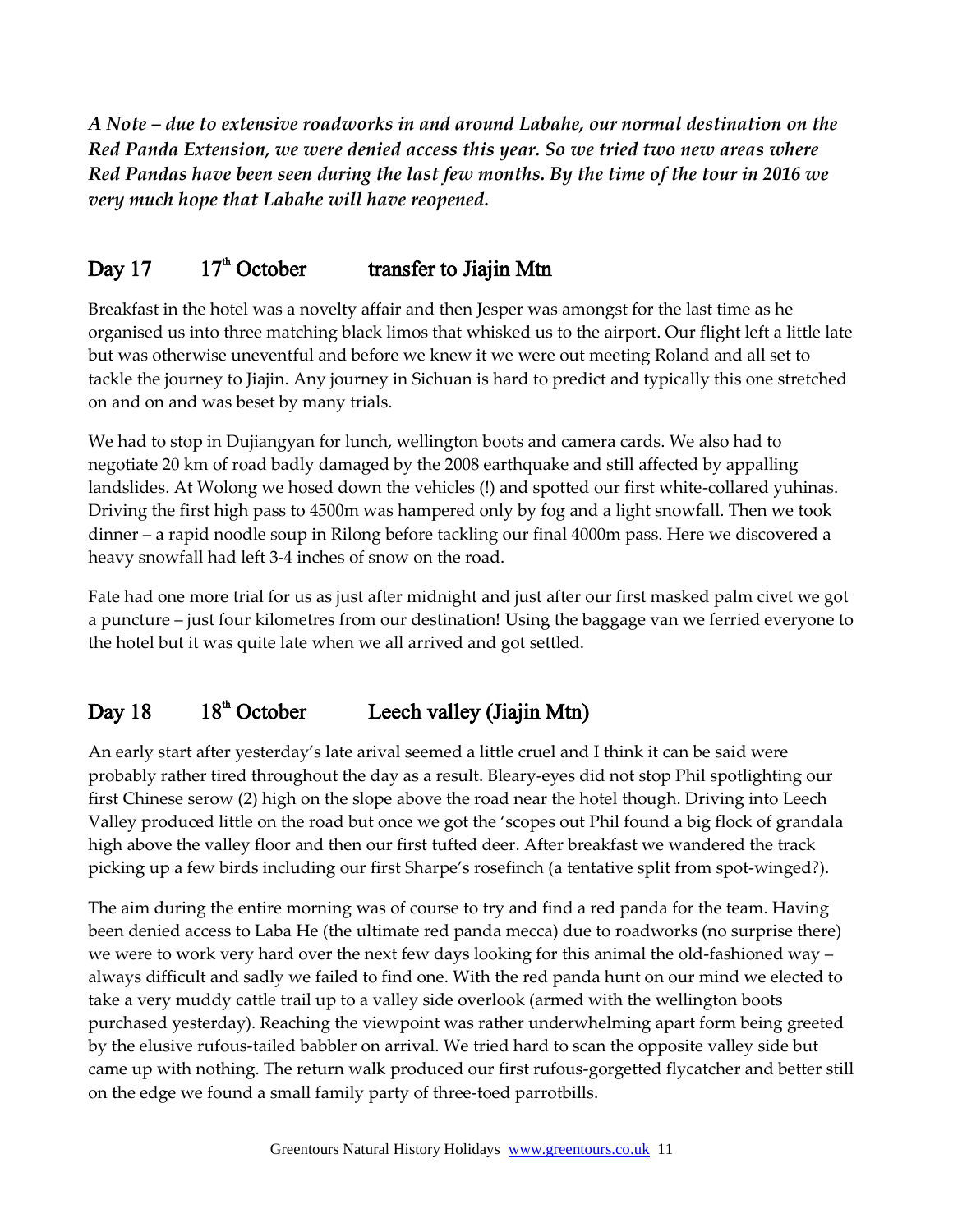After dinner we set out spotlighting, picking up the same two serow and finding at least four masked palm civets.

#### Day 19  $19<sup>th</sup>$  October Jiajin to Wolong

After yesterday's activities we decided to work the main track into the mountain and not repeat the muddy march. This produced a few good birds including a nice male Sharpe's rosefinch and our first nutcrackers and red-billed blue magpies but mammals were hard to find. Eventually we withdrew to the hotel for lunch and check-out.

Our plan to leave in good time to give us time on the high pass to search for birds and mammals soon came unstuck... When we drove up to the first pass – picking up a huge flock of plain mountain finches and a single alpine accentor – we were happy. Dropping down though we were stopped by a road closure and sat in a queue for three hours. The local birds were given a good grilling but nothing unusual was found. When the roadwork was finally complete and the barrier lifted it was nearly dark and we dined once again in the noodle restaurant at Rilong.

The high pass was therefore negotiated in the dark – Kenny finding us a fine red fox with the lamp near the top. Dropping finally down towards Wolong we lit up the lamps and had a great session along the main road. Cat found us a nice riverside Himalayan owl and masked palm civets reappeared and we found our first Chinese goral. Late again and rather tired we settled into our comfortable accommodation and fired up the electric blankets.

#### Day 20  $20<sup>th</sup>$  October Dengsheng Valley (Wolong)

Dawn saw us breakfasting at the trailhead of the Dengsheng Valley. We spent all day here, tramping the concrete paths through pretty decent habitat in search for red panda but to no avail. The forest was eerily quiet most of the time and we added only a few new bird species. The only mammal highlight during the day was a number of Swinhoe's striped squirrels, including one hyperactive gang of four. Walking back out of the valley we took our lunch under some nearby trees and then got involved in a yak herding experience...

Taking a break from the valley we worked the road above the valley. A flock of female grandala was an easy highlight here although Phil caught glimpses of an elusive deer species (red muntjac?). Back to the valley and another circuit of the valley. Again no joy with the panda search and only a few birds glimpsed. A long, tiring and rather frustrating day! Back at the vehicles we geared up for a spotlighting session on the way back to the hotel and had two close Chinese gorals and a masked palm civet.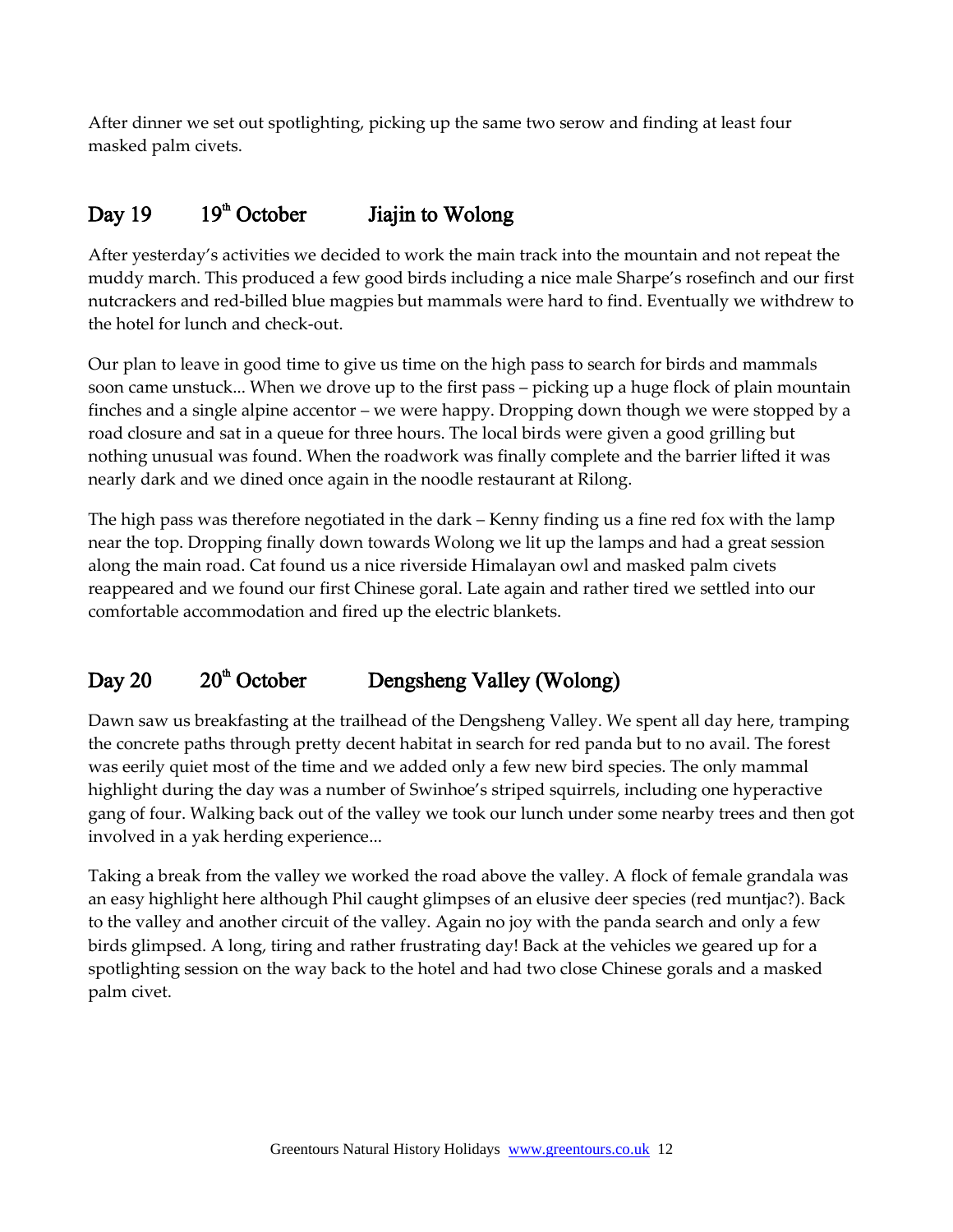#### Day 21  $21$ <sup>st</sup> October transfer to Tangjiahe

After our recent travel experiences it was with some trepidation that we tackled today's big transfer. We had elected to take it easy in the morning, appearing for a 0700 restaurant breakfast before heading off down the road. The noodles were good and plentiful and the tea went down well. Dropping down the through the earthquake zone was bone-jarring but we were able to confirm Kenny's little forktail record of the other day.

Arriving late morning outside Dujiangyan meant we had time for some birds before lunch. Roland took us to a pretty non-descript site that nevertheless produced a nice mixed species feeding party. Two small parrotbills (vinous-breasted and ashy-throated) stole the show but we also enjoyed the rufous-faced warblers and David's fulvettas, and our first light-vented bulbuls. Unfortunately Chinese and pygmy cupwings were heard only in the short time available to us. Moving on into town we found a restaurant, did some car maintenance and visited a supermarket before heading onwards. A short comfort stop in old-fashioned farmland produced a few new birds including white-browed laughingthrush and spotted dove.

No journey in Sichuan would be complete without a slight hitch and although we had thought we might get away with it we nevertheless found the road ahead barred by traffic cops. The new road had suffered a landslide and the cops were not keen to discuss alternative routes! Parking up patiently we met some local characters and they offered to get us round the blockage. This was surprisingly easy but involved driving through 'Love Valley'; lots of mooning couples, heart-shaped floral plantings and other lovey-dovey stuff. Thankfully it took very little time to hook back up with the main road again and as soon as we did we celebrated with a stop at a river bridge that gave us common and crested kingfisher.

Driving on we stopped for dinner just outside the park and then headed in. At the gate a huge security light had attracted hundreds of moths and Phil had to be dragged away eventually. Driving in we tried not to spot too much but could not avoid masked palm civet and our first hog-badger. The palatial accommodation was slightly incongruous but welcome all the same. Once settled in many of us headed out for two hours along the roads with lamps. Overcast conditions and mizzly rain created ideal conditions for spot-lighting and we were frequently telling Roland to stop, sometimes because observers on both sides of the vehicle had found something at the same time. Reeve's muntjac were common. We found our first takin, an incredibly impressive animal and one we had all been willing to appear since we entered the park. They became comonplace. Another hogbadger tripped across the road. A close serow was a treat and we found more Chinese goral. Phil had brief encounters with a possible cat and a flying squirrel or two but these did not end satisfactorily. Plenty to aim for over the next few nights therefore.

#### Day 22  $22<sup>nd</sup>$  October Motainling trail (Tangjiahe)

Keen as mustard we all collected for a 0500 spotlighting departure. There was a nice hog-badger outside the accommodation on the lawn which delayed Phil pleasantly en route to the car park. The morning spotlighting session was not as busy as the previous night but we managed to show Steve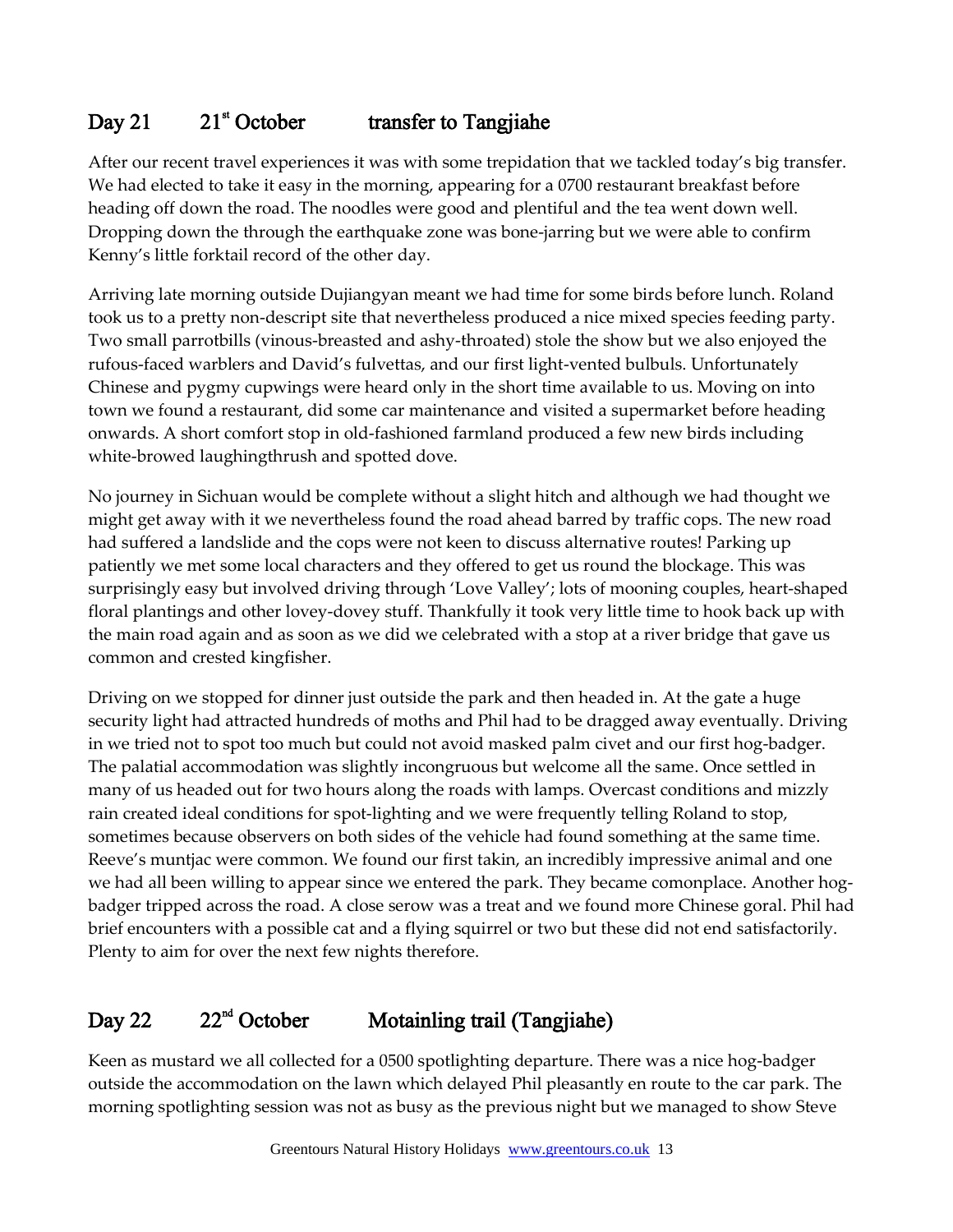and Karen some of the species they had missed including some excellent takin and a showy Chinese goral.

Dawn found us breakfasting at the start of the Motainling trail. Up we walked enjoying occasional encounters with bird parties that all seemed to include spectacled fulvetta. Highlights were great views of barred laughingthrushes and our first spectacled parrotbills. Whilst watching one busy area Phil spotted a very well-marked yellow-throated marten scampering up the side of the river, we later caught up with him again higher up. Brief views but a very nice mammal. Kenny found us our first Pere David's rock squirrel and we found some more later on, many comically gathering food in their cheek pouches.

Steve and Karen had trekked on ahead and we caught up with them later and discovered that Steve had been watching Temminck's tragopan high up in the mist. We put our heads down and tackled the steps and before we knew it we had arrived at an area that produced a small flock of beautiful tragopans (mostly male) and even a few golden pheasants. Just amazing. The walk back was no hardship after a great morning session and we managed our first glimpse of a Tibetan macaque. Driving back we found a crested kingfisher along one of the rivers. After lunch back at the hotel we rested up before dinner and another spot-lighting session.

The evening spot-lighting session (up a different road) produced two new mammals for the trip – two porcupines entertained us in the riverbed and we also found two single leopard cats that looked very smart indeed. Other returns for the session included; masked palm civet (1), goral (1), Reeve's muntjac (8), tufted deer (1) and takin (4).

#### Day 23  $23<sup>rd</sup>$  October Tangjiahe

A much-reduced team headed out into the field this morning pre-dawn for a spotlighting session and a return to the Motainling trail. Light rain fell from a grey sky as dawn broke. We did OK for mammals but recorded nothing new, the highlight being two hog-badgers, some close takin and a brief look at a tawny fish-owl. Arriving at the trail-head we had breakfast and decided rightly that the weather was not going to break and that going up into the cloud would be futile. Instead we walked the riverside access road and did some birding and hoped for an encounter with the regular Asiatic black bear being seen in the neighbourhood. No luck with the latter but we did enjoy the birds and Cat found our first daylight Chinese goral.

Bird flocks were very evident along the road and Roland found us our first black-chinned yuhinas, speckled piculets and grey-capped pygmy woodpeckers. Little forktails and brown dippers appeared occasionally along the river, joined by the more commonplace white-crowned water redstarts and plumbeous redstarts. At one point Phil relocated the tawny fish-owl at roost but it became nervous, started flying and never settled properly and was soon lost to view. Roland lured out some black-streaked scimitar-babblers for us at one point – a very skulky species. Driving back to the main road we were stopped by a huge flock of birds that included our first yellow-bellied tit and overhead a large flock of long-tailed minivets swirled around. A bull takin grazed high on a slope and above us a nearby a golden eagle surveyed the scene.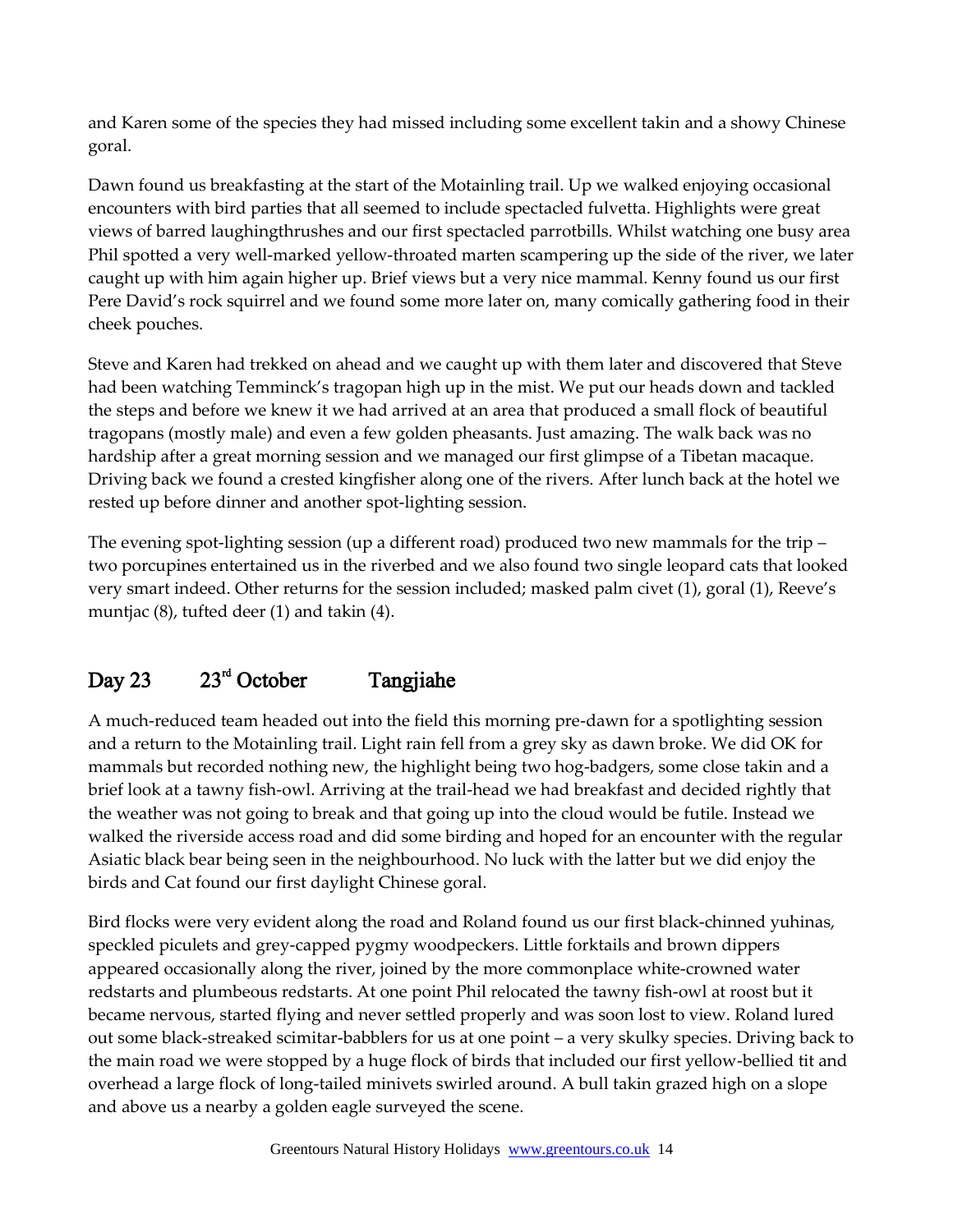Wet but happy lunch was taken back at base and then we had a free afternoon ahead of another spotlighting session in the evening. Roland took a small team for a late afternoon walk and they came back having encountered a good flock of woodpeckers, that included our first Darjeeling and even more excitingly a sighting of Sichuan treecreeper. The returns for another rainy spotlighting session were; porcupine (2 – excellent views), hog badger (3), leopard cat (1), Chinese goral (1) and Chinese serow (1), plus the usual takin and muntjac.

#### Day 24  $24^{\text{th}}$  October Tangjiahe

Our last full day in the field arrived, more morning rain and overcast all day as usual. We elected to head out just after dawn and tackle the Spirit Monkey Trail that started near the hotel. This was rather wet but reasonably productive. Kenny spotted a Chinese sparrowhawk perched in the hotel clearing which was a nice way to start the day. We all enjoyed our encounter with two myopic wild boar that allowed a close approach until suddenly realising we were human and vanishing. Other highlights included a couple of close Sichuan treecreepers and a nice woodpecker flock that included our first (and only) white-backed woodpecker, a nice crimson-breasted, great spotted and lots of grey-capped pygmy woodpeckers. Phil spotted a brief mountain weasel but the rest of us had to make do with the numerous takin available. Walking up the valley we encountered occasional bird flocks and worked them hard for new birds. Roland pointed out our first streak-breasted scimitarbabblers – a striking species.

Eventually we headed back for lunch. On arrival at the hotel we were informed that the Tibetan macaques had taken up residence for the weekend and we went to have a look at them and get some photos. The volume of fried potatos eaten at lunch was prodigous and thus fuelled we took the bus high up one of the valleys. The autumn colours here were being much admired by local tourists and they were rather impressive. Walking down we worked hard again. Picking up black-faced laughingthrush on call, our first rufous-capped babbler and hearing a collared owlet. Before we knew it though dusk was falling the last bus was coming alongside, we gratefully climbed aboard for the ride to the hotel. On board we discovered that the first busload up in the morning had seen golden snub-nosed monkey! A huge target species for the group – plans were hatched for our last morning.

The evening spotlighting session revealed a total of four hog-badgers (our best score to date) and the usual ungulates and masked palm civets (2) but we failed in our quest to record a flying-squirrel on the tour.

#### Day 25  $25^{\text{th}}$  October Tangjiahe and transfer to Chengdu

Roland had organised an early bus up the valley for us this morning so after breakfast we followed the rumours of snub-nosed monkeys up to the high ranger station. Roland interviewed the staff and found that the monkey sighting was halfway back to the hotel so off we went with our willing bus driver an accomplice in our quest. Dropped off at the right location we started searching the forested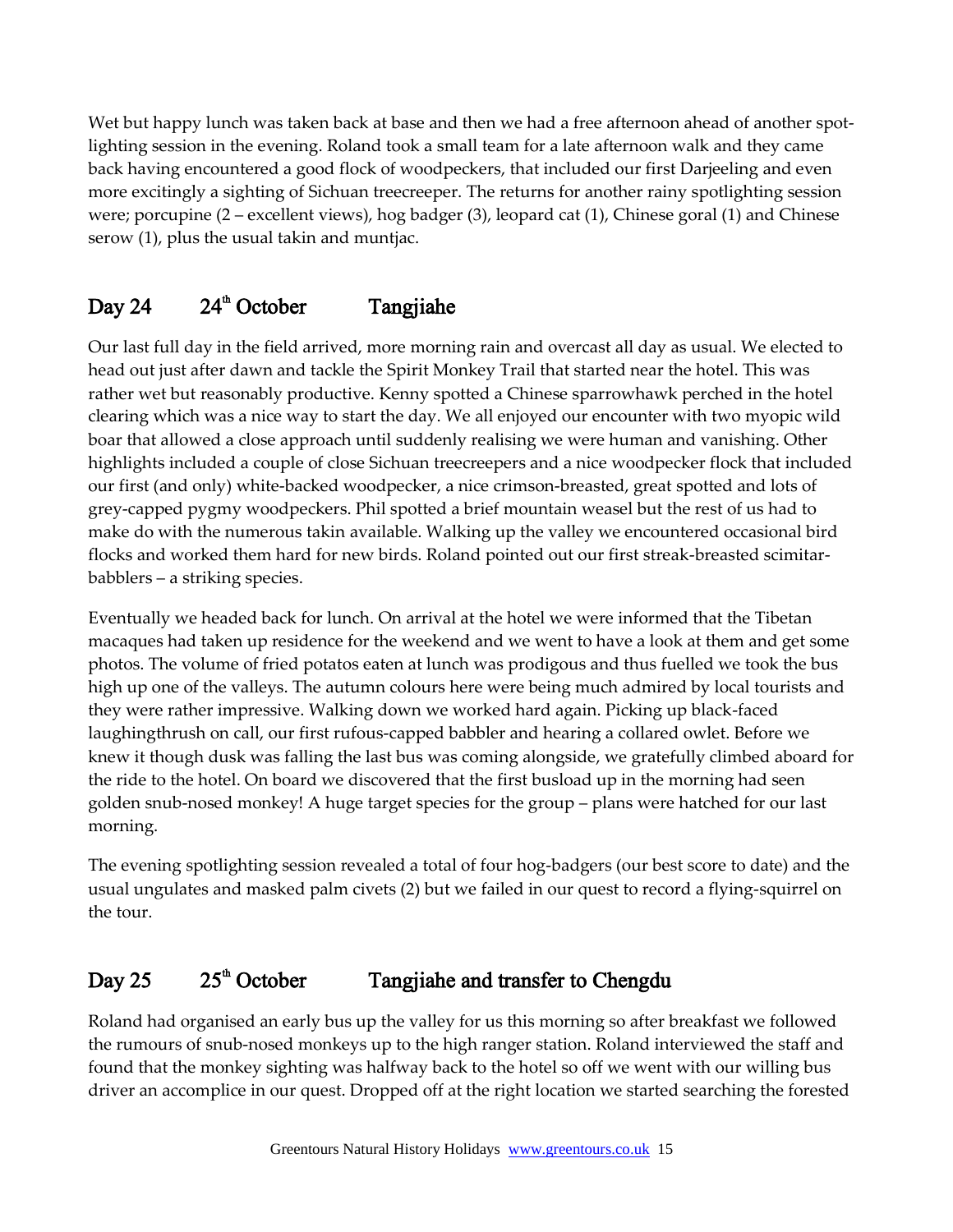slopes on the other side of the river. Crested kingfisher and brown dipper sightings kept us amused until Phil finally spotted a lone male sentinel sitting out on an exposed branch high above the river. Golden snub-nosed monkey!

Getting the 'scopes on the hillside revealed that a whole herd of monkeys were crossing a bare gully and the team were elated. This is a difficult monkey to find at this time of year. Almost as soon as everyone had had a good look the cloud swept in and the hillside was obliterated, waiting ten minutes for it to clear revealed no more monkeys. A dream? Our bus driver returned and we climbed aboard happy for the short run back down the hill to the hotel, packing and departure. We said our goodbyes to the macaques in the carpark and headed out of the reserve. Tangjiahe had exceeded our expectations – what a stay.

Shortly after leaving the park we drove up and over a small pass. The forest here produced a good bird flock that included our only collared finchbill, moustached laughingthrush and another hwamei. Nearby agricultural land produced a number of buntings including our only elegant buntings and some brown-breasted bulbuls. Lunch was taken at a roadside resturant and we quickly became the focal point of some gawking. The reservoir produced our only little grebes of the trip. Driving on we searched the roadsides for collared crow eventually turning up two bathing in the river. Nice bird.

Driving on we called stop by a river. Starling flocks shot past and included crested myna and redbilled and white-cheeked starling. The river itself produced our first and only spot-billed duck, common sandpiper, sand martin and stonechat. That left the remainder of the drive back to Chengdu, including an hour snarled in bad traffic in town, our last supper (pizza and chips!) and bed.

#### Day  $26 \t 26$ <sup>th</sup> October Chengdu and flight home

We waved off Karen and Steve and thanked Roland for his hard work and then a reduced team took to the nearby park for a last gasp hour of birding. Our main target was Eurasian blackbird – the *mandarinus* race sometimes being considered a separate species. These were not hard to find and rubbed shoulders with white-browed laughingthrushes and spotted dove. Checking heaps of refuse outside the park produced our last new mammal – brown rat!

Then it was back to the hotel for breakfast and we were whisked to the airport and entered the machine. An unforgettable tour.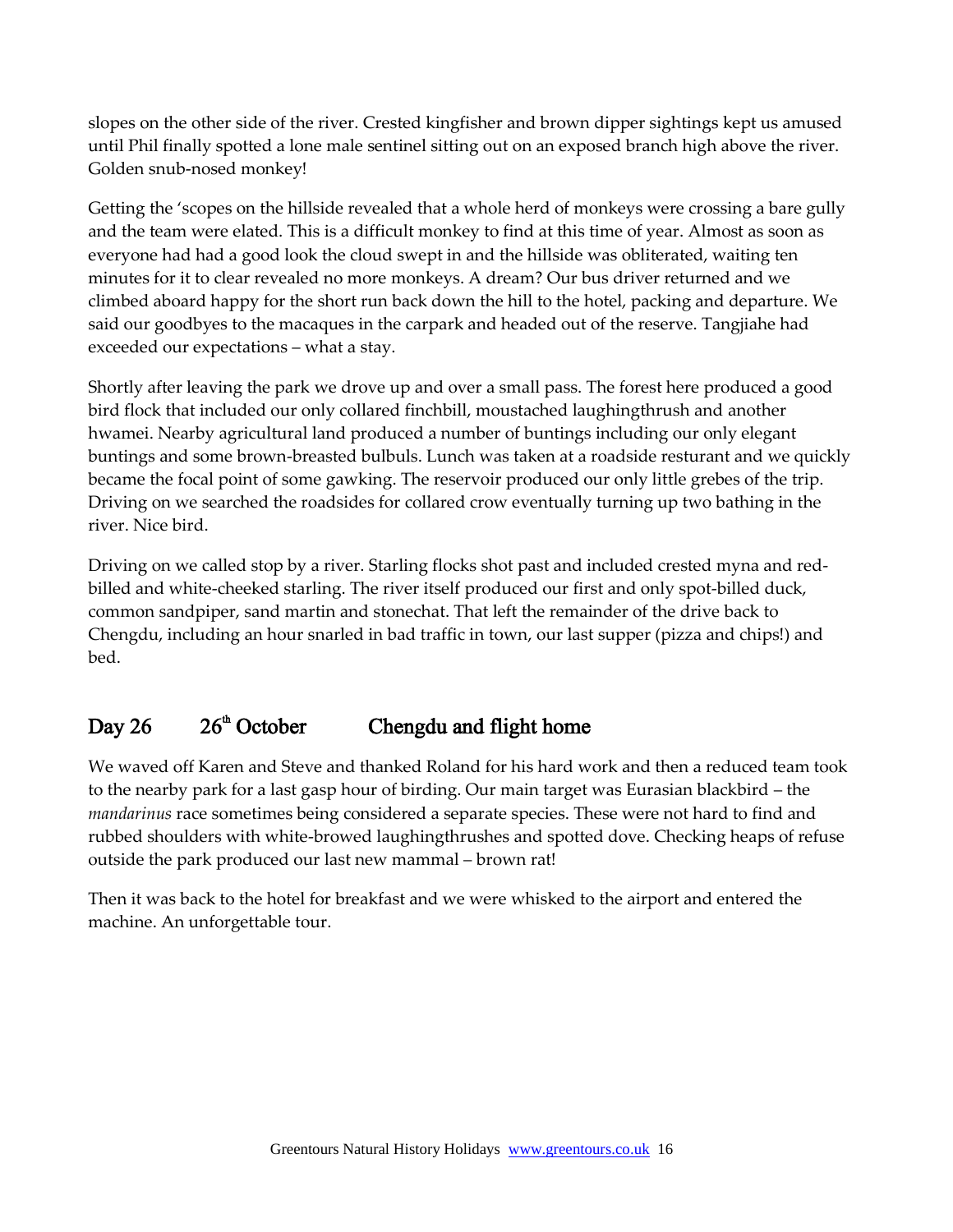# **Systematic List Number 1 Mammals**

Order and nomenclature follow Smith & Xie (2008) *A guide to the mammals of China*. Species in square brackets [] were recorded by sign only.

| Tibetan macaque                             | Macaca thibetana        | Only in Sichuan. Small numbers at Tangjiahe<br>around the hotel complex at the weekend.                                                                                    |
|---------------------------------------------|-------------------------|----------------------------------------------------------------------------------------------------------------------------------------------------------------------------|
| Rhesus macaque                              | Macaca mulatta          | Troupe noted high above us on the Baixha gorge<br>hike (south of Yushu).                                                                                                   |
| Golden snub-nosed<br>monkey                 | Rhinopithecus roxellana | 'Scope views of a large troupe at Tangjiahe on the<br>last morning - whew!                                                                                                 |
| Swinhoe's striped squirrel Tamiops swinhoei |                         | Only in Sichuan. A few in the Dengsheng Valley<br>(Wolong). Single at Tangjiahe.                                                                                           |
| Père David's rock squirrel                  | Sciurotamias davidianus | Only in Sichuan. A few daily at Tangjiahe.                                                                                                                                 |
| Himalayan marmot                            | Marmota himalaya        | Two at Hu Zhu on the first day. Small numbers<br>thereafter on two further days on the Tibetan leg of<br>the tour.                                                         |
| Malayan porcupine                           | Hystrix brachyura       | Two together (adult with youngster?) at Tangjiahe<br>distantly in riverbed. Two the next night at close<br>range.                                                          |
| Chinese zokor                               | Eospalax fontanierii    | Only Karen had the patience and skill to excavate a<br>zokor mound at Huashixia and wait for the animal<br>to effect repairs. Sign noted elsewhere.                        |
| <b>Brown</b> rat                            | Rattus norvegicus       | One in Chengdu.                                                                                                                                                            |
| Niviventer sp                               | Niviventer sp.          | Tangjiahe (1 at night). Confucian niviventer<br>(Niviventer confucianus) seems the most likely<br>here.                                                                    |
| <b>Chinese birch mouse</b>                  | Sicista concolor        | Common at night at Tangjiahe.                                                                                                                                              |
| Blyth's mountain vole                       | Phaiomys leucurus       | All the diurnal, colonial voles noted at high altitude<br>were assigned to this species.                                                                                   |
| Irene's mountain vole                       | Neodon irene            | Voles at Yenigou were tentatively assigned to this<br>species.                                                                                                             |
| [Midday gerbil]                             | Meriones meridionalis   | We found plenty of sign in the Qaidam Basin and<br>around Chaka but could we find one                                                                                      |
| Moupin pika                                 | Ochotona thibetana      | The group showed their class by twice recording<br>this diminutive species in the absence of their<br>leaders. Once at Baixha and again the next day in<br>the Kanda Shan. |
| Black-lipped pika                           | Ochotona curzoniae      | First seen around the edge of Koko Nor and<br>frequently encountered thereafter (on some days<br>we must have seen thousands).                                             |
| Glover's pika                               | Ochotona gloveri        | Nice colony encountered 'north of Yushu'. A few<br>encountered on the days south of Yushu. Just one in<br>the Dulan Mountains whilst searching for Chinese<br>red pika.    |
| Gansu pika                                  | Ochotona cansus         | A few seen at the Pallas' cat site in the scrubby<br>riverine gullies and again the next day at<br>Huashixia.                                                              |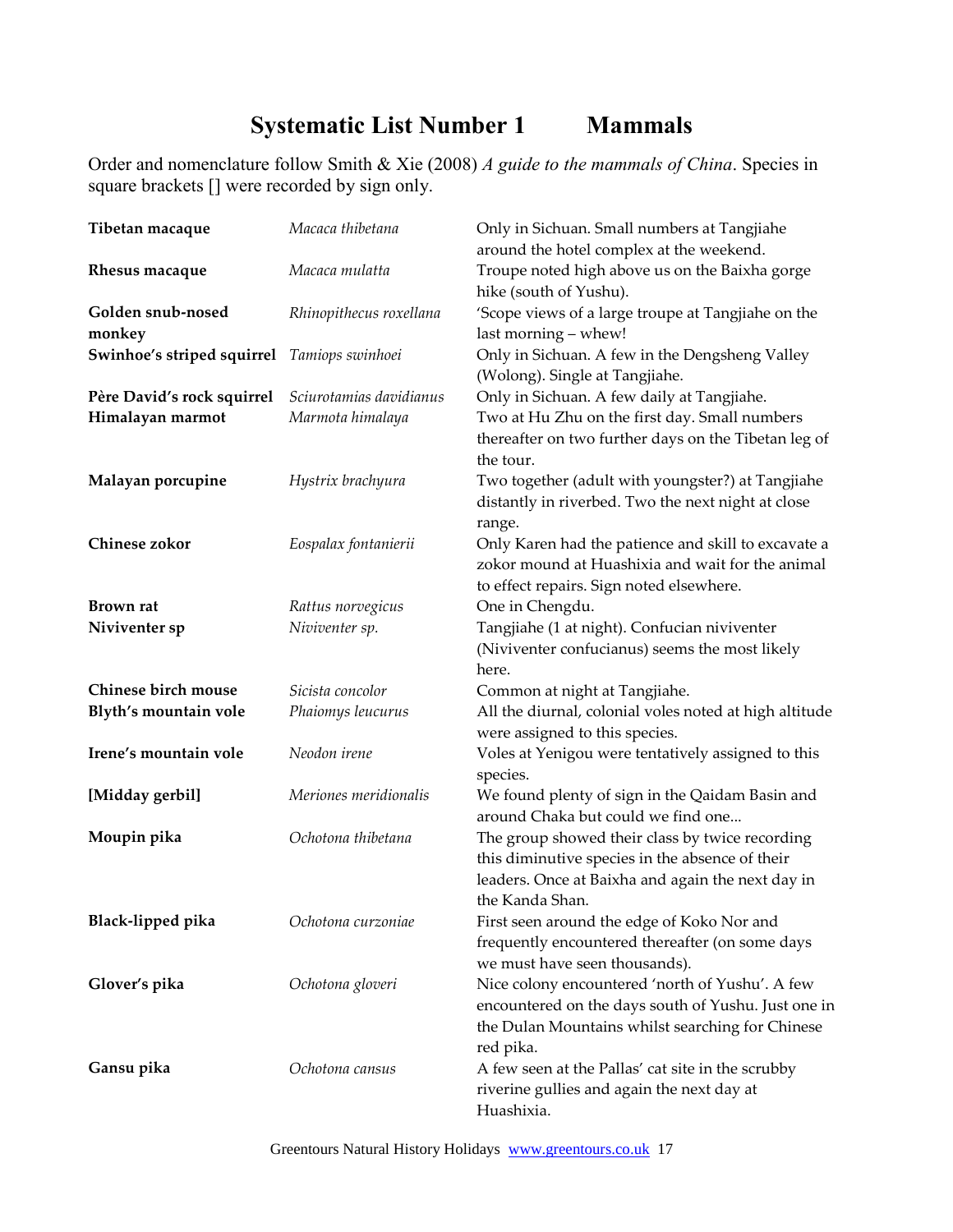| <b>Wooly hare</b>      | Lepus oiostolus             | Two at the first stop on Koko Nor. Thereafter seen<br>in small numbers in suitable habitat (8 further<br>dates).                                                                                                                                                                                                                                                                              |
|------------------------|-----------------------------|-----------------------------------------------------------------------------------------------------------------------------------------------------------------------------------------------------------------------------------------------------------------------------------------------------------------------------------------------------------------------------------------------|
| Pallas' cat            | Felis manul                 | Jesper had a fleeting adult en route to the Er La<br>pass, searching the area produced two nearly full-<br>grown kittens that enchanted us at short-range for<br>an hour before a herd of grazing yaks sent them<br>scuttling back into their den. Later on Jesper found<br>us a hunting adult at long-range. An easy trip<br>highlight.                                                      |
| Leopard cat            | Prionailurus bengalensis    | Tangjiahe - three sightings at night.                                                                                                                                                                                                                                                                                                                                                         |
| Tibetan wolf           | Canis (lupus) chanco        | One at Bayankala Pass on Day 5. Two seen briefly<br>in the Kanda Shan were seen close but only by<br>vehicle 1. One very pale individual between Yushu<br>and Qumalai. Our best day came on the Chang<br>Tang with two just after dawn outside Qumalai and<br>a magic encounter of a pack of five near<br>Budonquan. Finally one in Yeniugou. Another great<br>showing by this iconic mammal. |
| <b>Tibetan fox</b>     | Vulpes ferrlata             | Frequently encountered in suitable high altitude<br>habitat infested with pikas. A joy to watch.                                                                                                                                                                                                                                                                                              |
| <b>Red fox</b>         | Vulpes vulpes               | One just after dusk in the South Koko Nor range en<br>route Gong He. Small numbers thereafter (five<br>dates). The best sightings came in the Dulan<br>Mountains.                                                                                                                                                                                                                             |
| [Asian badger]         | Meles leucurus              | Skull found at Huashixia.                                                                                                                                                                                                                                                                                                                                                                     |
| Hog badger             | Arctonyx collaris           | 1-4 seen on every nocturnal excursion at Tangjiahe.                                                                                                                                                                                                                                                                                                                                           |
| Yellow-throated marten | Martes flavigula            | One at Tangjiahe.                                                                                                                                                                                                                                                                                                                                                                             |
| Masked palm civet      | Paguma larvata              | Frequently encountered at night in Sichuan.                                                                                                                                                                                                                                                                                                                                                   |
| Mountain weasel        | Mustela altaica             | One encountered at Baixha, stashing a pika and<br>giving us the runaround. Phil had one briefly at<br>Tangjiahe.                                                                                                                                                                                                                                                                              |
| Kiang                  | Equus kiang                 | Frequently encountered up on the plateau. Up to<br>158 on three dates.                                                                                                                                                                                                                                                                                                                        |
| Wild boar              | Sus scrofa                  | Feeding sign at Wolong. One seen at night at<br>Tangjiahe and two seen very well during the day<br>there too.                                                                                                                                                                                                                                                                                 |
| Alpine musk deer       | Moschus chrysogaster        | Two in the Kanda Shan, sadly not seen by all.                                                                                                                                                                                                                                                                                                                                                 |
| Siberian roe deer      | Capreolus pygargus          | Three on the first morning at Hu zhu, including a<br>fine male.                                                                                                                                                                                                                                                                                                                               |
| Reeve's muntjac        | Muntiacus reevesi           | Only in Sichuan. Abundant at Tangjiahe.                                                                                                                                                                                                                                                                                                                                                       |
| <b>Tufted deer</b>     | Elaphodus cephalophus       | One at Jiajin. Another at night at Tangjiahe.                                                                                                                                                                                                                                                                                                                                                 |
| Gansu red deer         | Cervus (elephus) kansuensis | At least 37 kansuensis deer in the Dulan Mountains.<br>These are likely to be split out somehow in future.                                                                                                                                                                                                                                                                                    |
| McNeil's deer          | Cervus macneilli            | We looked for and found 10 mcneilli deer on our<br>first day south of Yushu.                                                                                                                                                                                                                                                                                                                  |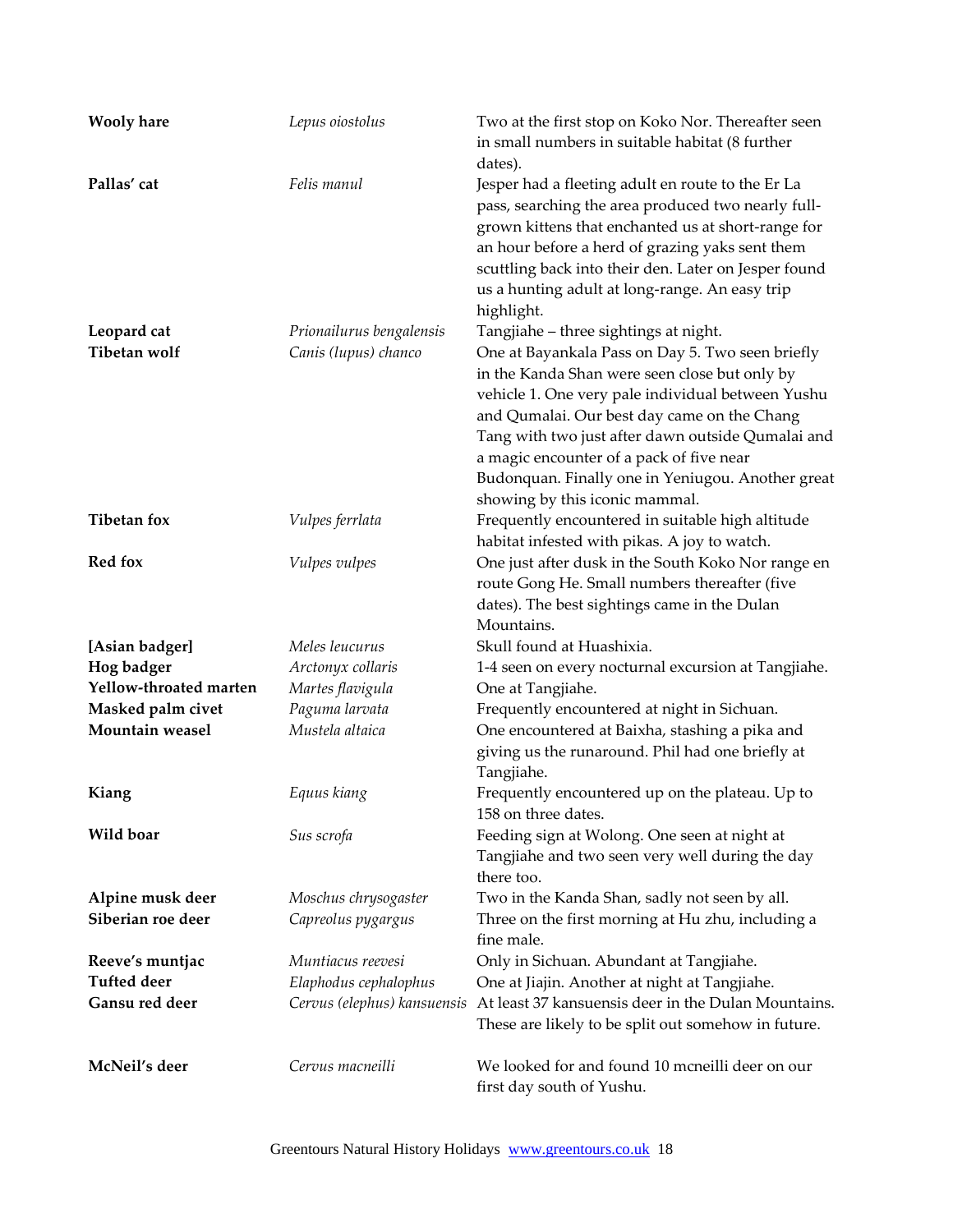| White-lipped deer    | Przewalskium albirostris   | At least 37 en route to Qumalai, including some fine<br>rutting stags.                                                                                                                                                                                                                                                                                                                         |
|----------------------|----------------------------|------------------------------------------------------------------------------------------------------------------------------------------------------------------------------------------------------------------------------------------------------------------------------------------------------------------------------------------------------------------------------------------------|
| Goitered gazelle     | Gazella subguttorsa        | At least 70 in the grasslands between the Qaidam<br>Basin and Chaka.                                                                                                                                                                                                                                                                                                                           |
| Tibetan gazelle      | Procapra picticaudata      | Frequently encountered on the high plateau in both<br>the flat valley bottoms and the mountains. Best day<br>count was just over a thousand on the Chang Tang<br>day!                                                                                                                                                                                                                          |
| Przewalski's gazelle | Procapra przewalskii       | Seven near Koko Nor on day 2. Nineteen at Jesper's<br>site en route to the Dulan Mountains. An<br>endangered mammal and one of the trip highlights.                                                                                                                                                                                                                                            |
| Wild yak             | Bos grunniens              | Perhaps 15 in the Zuonan Valley, a surprise outside<br>the admittedly nearby Wild Yak Valley. A further<br>31 in Wild Yak Valley (Yeniugou) the next day.                                                                                                                                                                                                                                      |
| Golden takin         | Budorcas taxicolor         | Only in Sichuan. Amazingly easy to find at<br>Tangjiahe. Close-up and often unasked-for<br>encounters available around the hotel buildings.                                                                                                                                                                                                                                                    |
| Chinese serow        | Capricornis milneedwardsii | Only in Sichuan. Two at Jiajin (Baoxing) and<br>another two at Tangjiahe.                                                                                                                                                                                                                                                                                                                      |
| Chinese goral        | Naemorhedus griseus        | Only in Sichuan. Frequently encountered when<br>spotlighting at all three sites. [Note that long-tailed<br>goral Naemorhedus caudatus probably does not<br>occur in Sichuan contra previous tour reports. An<br>error in the mapping in the first edition of the<br>mammal guide and the presence of long-tailed<br>specimens of griseus no doubt creating a certain<br>amount of confusion!]. |
| Argali               | Ovis ammon                 | Three superb males at reasonable range en route to<br>Qumalai. Also 16 in Wild Yak Valley (Yeniugou) a<br>few days later.                                                                                                                                                                                                                                                                      |
| <b>Blue</b> sheep    | Pseudois nayaur            | At least 40 in a group en route to Maduo at<br>Huashixia were our first. Thereafter noted in good<br>numbers on days south of Yushu and in the Dulan<br>Mountains.                                                                                                                                                                                                                             |
| Tibetan antelope     | Pantholops hodgsonii       | A total of 396 on the day we crossed the Chang<br>Tang.                                                                                                                                                                                                                                                                                                                                        |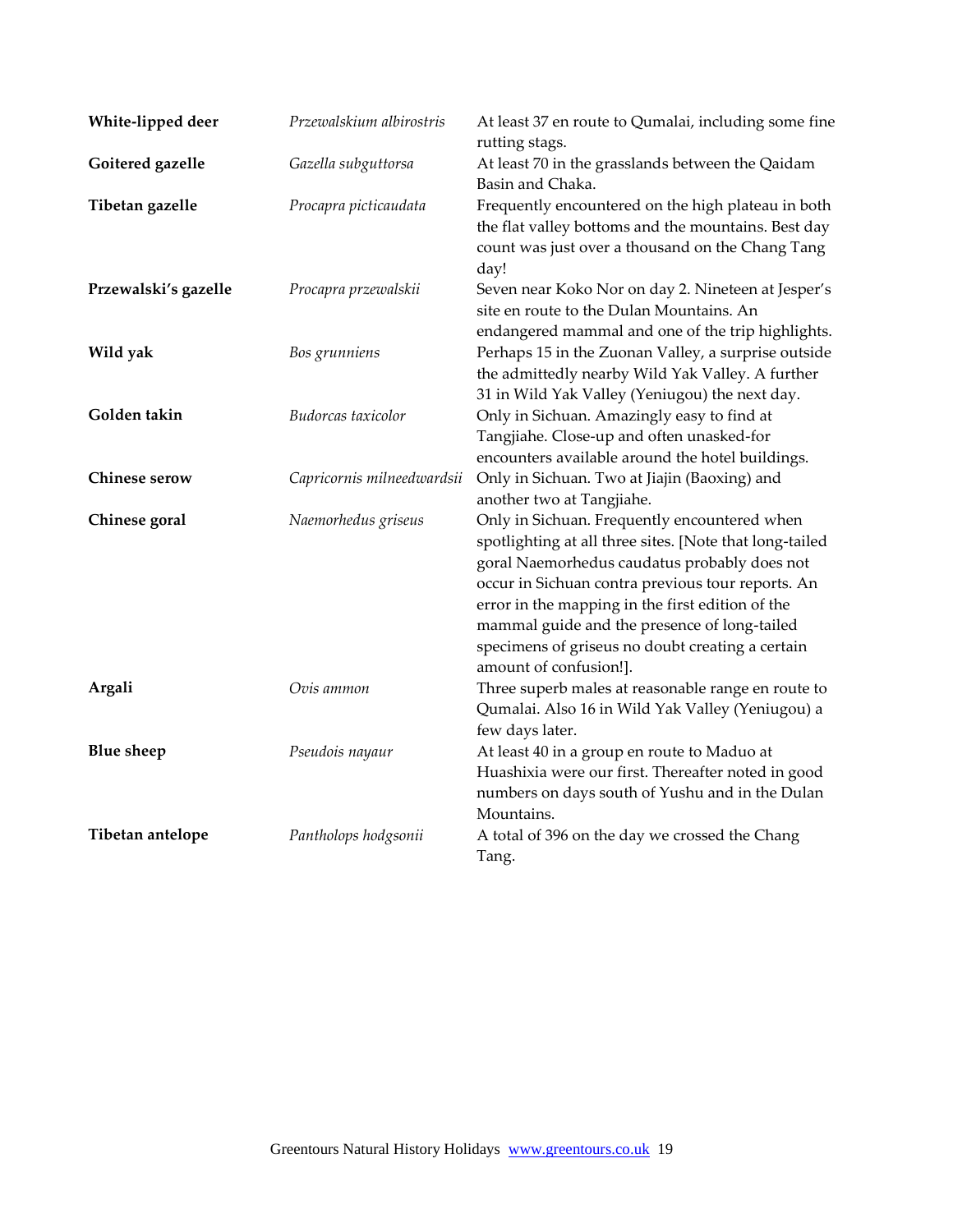## **Systematic List Number 2 Birds**

The systematic order is taken from the 'Birds of China' by Mackinnon and Phillips (2000), nomenclature and taxonomy invariably is not. Deviations are marked with a † and are totally justified!

| Tibetan snowcock                           | Tetraogallus tibetanus    | Two in the Kanda Shan.                                                                                |
|--------------------------------------------|---------------------------|-------------------------------------------------------------------------------------------------------|
| Tibetan partridge                          | Perdix hodgsoniae         | Amazing numbers up 'Greentours gorge' on the                                                          |
|                                            |                           | first day south of Yushu.                                                                             |
| +Przwalski's partridge                     | Alectoris magna           | At least 18 in the Dulan Mountains on our red deer                                                    |
|                                            |                           | hike.                                                                                                 |
| <b>Blood pheasant</b>                      | Ithaginus cruentus        | 13 in the last valley on Day 1 (Hu zhu). Another                                                      |
|                                            |                           | small group (6) watched feeding in the Kanda Shan.                                                    |
| Temminck's tragopan                        | Tragopan temminckii       | A fantastic group of mostly males (!) on the                                                          |
|                                            |                           | Motainling trail at Tangjiahe.                                                                        |
| Szecheny's monal-                          | Tetraophasis szechenyii   | At least three groups located in the Kanda Shan.                                                      |
| partridge                                  |                           |                                                                                                       |
| +White eared-pheasant                      | Crossoptilon crossoptilon | Seen in reasonable numbers on all three days south                                                    |
|                                            |                           | of Yushu. Also a small flock at Jiajin in Sichuan. A                                                  |
|                                            |                           | trip highlight for many of us.                                                                        |
| Common pheasant                            | Phasianus colchisus       | Small numbers encountered around Xining and in                                                        |
|                                            |                           | the Qaidam Basin.                                                                                     |
| Golden pheasant                            | Chrysolophus pictus       | Only in Sichuan. A few around the Tangjiahe area.                                                     |
| <b>+Svertzov's hazelhen</b>                | Tetrastes svertzowi       | At least three on the first day in the Hu zhu area.                                                   |
| Greylag goose                              | Anser anser               | Small numbers at Koko Nor.                                                                            |
| <b>Bar-headed goose</b>                    | Anser indicus             | A few at plateau wetlands. A large number on the                                                      |
|                                            |                           | big wetland near Maduo.                                                                               |
| Ruddy shelduck                             | Tadorna ferruginea        | Frequently encountered on plateau wetlands.                                                           |
| Gadwall                                    | Anas strepera             | Recorded at Koko Nor.                                                                                 |
| Mallard                                    | Anas platyrhynchos        | Small numbers on three dates on the plateau. Small<br>numbers on the reservoir en route to Tangjiahe. |
|                                            |                           |                                                                                                       |
| +Chinese spot-billed duck Anas zonorhyncha |                           | Two on the river we stopped at en route to<br>Chengdu on the last day.                                |
| Northern shoveler                          | Anas clypeata             | Recorded at Koko Nor.                                                                                 |
| Northern pintail                           | Anas acuta                | Recorded at Koko Nor and near Maduo.                                                                  |
| Garganey                                   | Anas querquedula          | Three at Koko Nor.                                                                                    |
| Common teal                                | Anas crecca               | Recorded at Koko Nor and a few other plateau                                                          |
|                                            |                           | wetlands. A few flying upriver Baixha a surprise.                                                     |
| Red-crested pochard                        | Rhodonessa rufina         | Large numbers on the freshwater lagoon at Koko                                                        |
|                                            |                           | Nor only.                                                                                             |
| Ferruginous duck                           | Aythya nyroca             | Huge flock at Longbaotan as usual.                                                                    |
| <b>Tufted duck</b>                         | Aythya fuligula           | Recorded at Koko Nor.                                                                                 |
| Goldeneye                                  | Bucephala clangula        | One at Koko Nor.                                                                                      |
| Goosander                                  | Mergus merganser          | Noted at Koko Nor and on another four dates on                                                        |
|                                            |                           | rivers and wetlands on the plateau. Three migrating                                                   |
|                                            |                           | south through Bayankala Pass.                                                                         |
| Great spotted woodpecker Dendrocopus major |                           | One heard on the first day around Hu zhu. One at                                                      |
|                                            |                           | Chaka gulag and another over the road en route to                                                     |
|                                            |                           | Xining the same day.                                                                                  |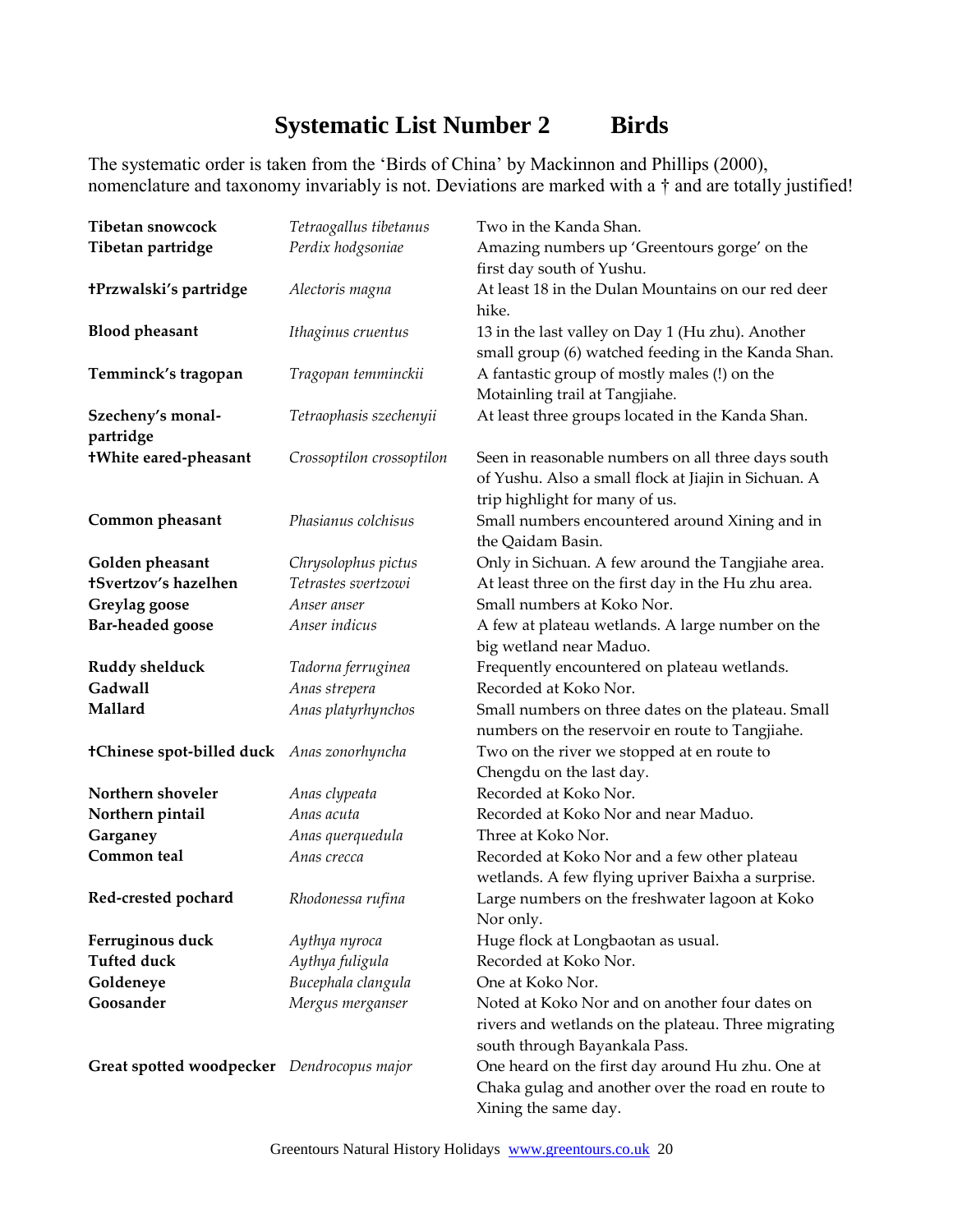| Rufous-bellied                               |                          | Dendrocopus hypererythrus One in the Dengsheng valley (Wolong)                                                        |
|----------------------------------------------|--------------------------|-----------------------------------------------------------------------------------------------------------------------|
| woodpecker                                   |                          |                                                                                                                       |
| Crimson-breasted                             | Dendrocopus cathparius   | Only in Sichuan. Small numbers at Tangjiahe (two                                                                      |
| woodpecker                                   |                          | dates).                                                                                                               |
| Darjeeling woodpecker                        | Dendrocopus darjellensis | Single at Tangjiahe.                                                                                                  |
| White-backed woodpecker Dendrocopus leucotos |                          | Only in Sichuan. One at Tangjiahe.                                                                                    |
| Grey-capped pygmy                            | Dendrocopus canicapillus | Only in Sichuan. Small numbers daily at Tangjiahe.                                                                    |
| woodpecker                                   |                          |                                                                                                                       |
| Speckled piculet                             | Picumnus innominatus     | Only in Sichuan. A few in flocks at Tangjiahe.                                                                        |
| <b>Black woodpecker</b>                      | Dryocopus martius        | Single heard at the second Hu zhu site and one seen<br>well in the last valley on the same day. Another at<br>Baixha. |
| Grey-headed woodpecker Picus canus           |                          | Jesper heard one on the Hu zhu day. We all saw<br>one in the Kanda Shan. Another at Tangjiahe.                        |
| Hoopoe                                       | Upupa epops              | Feathers at the Pallas' cat site. Two south of Yushu.                                                                 |
| Common kingfisher                            | Alcedo atthis            | Only in Sichuan. One on the river en route to                                                                         |
|                                              |                          | Tangjiahe.                                                                                                            |
| <b>Crested kingfisher</b>                    | Megaceryle lugubris      | Only in Sichuan. One on the river en route to                                                                         |
|                                              |                          | Tangjiahe and small numbers daily at that site.                                                                       |
| Eurasian eagle owl                           | Bubo bubo                | Some of us connected with this species in a brief<br>encounter at Huashixia.                                          |
| Tawny fish-owl                               | Ketupa flaviceps         | Tangjiahe - three sightings (two at night).                                                                           |
| <b>+Himalayan owl</b>                        | Strix nivicola           | Only in Sichuan. Single seen very well at night en<br>route to Wolong. Formerly part of tawny owl.                    |
| [Collared owlet]                             | Glaucidium brodei        | Only in Sichuan. Single heard only at dusk at<br>Tangjiahe.                                                           |
| Little owl                                   | Athene noctua            | A total of four birds noted on the Tibetan leg of the                                                                 |
|                                              |                          | tour.                                                                                                                 |
| Rock pigeon                                  | Columba livia            | Scarce in towns in the lowlands. One with hill                                                                        |
|                                              |                          | pigeons at the Pallas' cat site.                                                                                      |
| Hill pigeon                                  | Columba rupestris        | Recorded on nine dates on the plateau.                                                                                |
| Snow pigeon                                  | Columba leuconota        | Three in the Kanda Shan.                                                                                              |
| Speckled wood pigeon                         | Columba hodgsonii        | Roland had one above the Dengsheng Valley.                                                                            |
| <b>Spotted dove</b>                          | Streptopelia chinensis   | Only in Sichuan. Noted in the lowlands on transit<br>days.                                                            |
| <b>Collared</b> dove                         | Streptopelia decaocto    | Small numbers on two dates up on the plateau.                                                                         |
| Common crane                                 | Grus grus                | Two flying past at Huashixia.                                                                                         |
| <b>Black-necked crane</b>                    | Grus nigricollis         | A trip highlight. Noted on three dates on the                                                                         |
|                                              |                          | plateau (total of just 28).                                                                                           |
| Common coot                                  | Fulica atra              | Recorded on just two dates on the plateau. One in                                                                     |
|                                              |                          | transit in Sichuan.                                                                                                   |
| Tibetan sandgrouse                           | Syrrhaptes tibetanus     | A total of 25 birds in two flocks in Wild Yak Valley.                                                                 |
| Pallas' sandgrouse                           | Syrrhaptes paradoxus     | A distant flyby by four at the site outside Chakha<br>was all we got this year.                                       |
| Solitary snipe                               | Gallinago solitaria      | One at Baixha.                                                                                                        |
| Common snipe                                 | Gallinago gallinago      | At least ten at Koko Nor.                                                                                             |
| Ruff                                         | Philomachus pugnax       | Six at Koko Nor.                                                                                                      |
| Spotted redshank                             | Tringa erythropus        | Small numbers Koko Nor & one plateau wetland.                                                                         |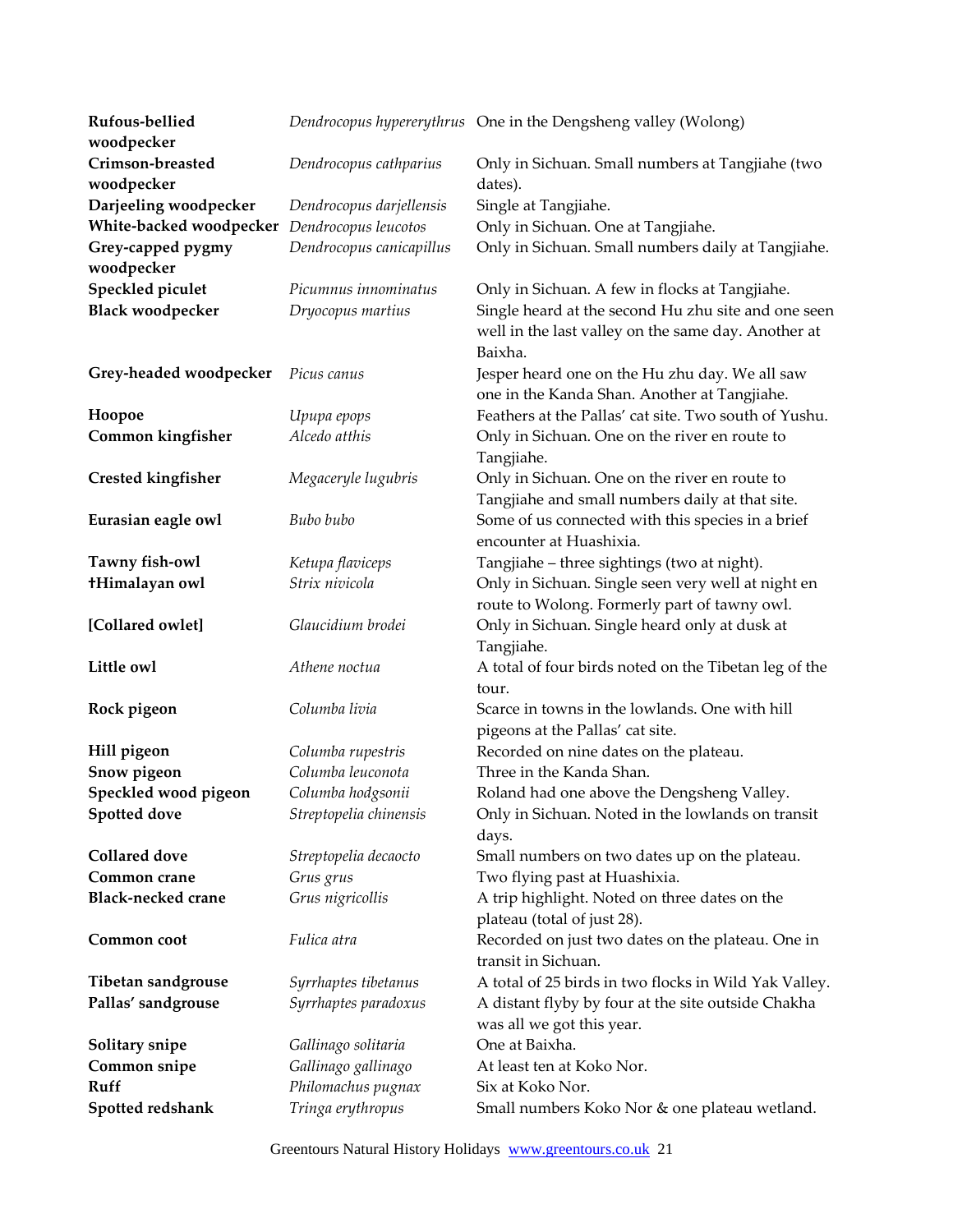| Common redshank                             | Tringa totanus            | A few at Koko Nor and at one other plateau<br>wetland.           |
|---------------------------------------------|---------------------------|------------------------------------------------------------------|
| Greenshank                                  | Tringa nebularia          | Two at Koko Nor, another along the river en route<br>to Chengdu. |
| Green sandpiper                             | Tringa ochropus           | Two at Koko Nor.                                                 |
| Common sandpiper                            | Actitis hypoleucos        | Only in Sichuan. Two noted along the river en route              |
|                                             |                           | to Chengdu on the last day.                                      |
| Ibisbill                                    | Ibidorhynchus struthersii | Encountered around Yushu in small numbers along                  |
|                                             |                           | the many streams and rivers we drove past.                       |
| Asian golden plover                         | Charadrius fulva          | Thirteen at Koko Nor.                                            |
| Northern lapwing                            | Vanellus vanellus         | Small numbers at Koko Nor.                                       |
| Pallas' gull                                | Larus ichthyaetus         | Small numbers on just three dates on the plateau.                |
| Brown-headed gull                           | Larus brunnicephalus      | Occasionally encountered on plateau wetlands                     |
|                                             |                           | (three dates).                                                   |
| Common tern                                 | Sterna hirundo            | Single at Longbaotan (plateau wetland).                          |
| White-winged tern                           | Chlidonias leucopterus    | Single at Longbaotan (plateau wetland).                          |
| Oriental honey buzzard                      | Pernis ptilorhynchus      | Two at Hu Zhu on the first day.                                  |
| Lammergier                                  | Gypaetus barbatus         | Records on seven days on the plateau. One of the                 |
|                                             |                           | highlights of the tour was the frequently excellent              |
|                                             |                           | observations of this fantastic species.                          |
| Himalayan griffon vulture Gyps himalayensis |                           | A few at Hu Zhu on the first day. Recorded daily                 |
|                                             |                           | on the plateau, often in large numbers. A few in                 |
|                                             |                           | Baoxing and Wolong on the Sichuan leg.                           |
| <b>Black vulture</b>                        | Aegypius monachus         | Just two birds on two dates on the plateau.                      |
| Pallid/Montagu's harrier                    | Circus macrourus/pygargus | An immature bird hunting over the dunes near                     |
|                                             |                           | Koko Nor on Day 2 was one of these two species                   |
|                                             |                           | but did not come close enough for a positive id.                 |
|                                             |                           | Either would have been staggeringly unusual.                     |
| Hen harrier                                 | Circus cyaneus            | Recorded on just one date on the plateau this year               |
|                                             |                           | when at least six present at Koko Nor.                           |
| Eurasian sparrowhawk                        | Accipiter nisus           | Scattered records (seven dates on the plateau and at             |
|                                             |                           | least two in Sichuan).                                           |
| Chinese sparrowhawk                         | Accipiter soloensis       | Male seen perched at Tangjiahe.                                  |
| Northern goshawk                            | Accipiter gentilis        | Three birds noted up on the plateau.                             |
| Common buzzard                              | Buteo buteo               | Birds on the plateau leg of the tour were Himalayan              |
|                                             |                           | buzzards, subsp. burmanicus, sometimes split. We                 |
|                                             |                           | also recorded Steppe buzzards on one day (Day 2).                |
|                                             |                           | The few birds noted in Sichuan were japonicus.                   |
| <b>Upland buzzard</b>                       | Buteo hemilasius          | Large numbers daily on the plateau.                              |
| Steppe eagle                                | Aquila nipalensis         | Small numbers noted on four days on the plateau,                 |
|                                             |                           | all migrating south.                                             |
| Golden eagle                                | Aquila chrysaetos         | One or two birds on six dates on the plateau. A few              |
|                                             |                           | at Jiajin and one at Tangjiahe.                                  |
| <b>Booted eagle</b>                         | Hieraaetus pennatus       | A dark phase bird over the gorge on the first day                |
|                                             |                           | south of Yushu was a surprise. Another three days                |
|                                             |                           | later!                                                           |
| Common kestrel                              | Falco tinnunculus         | Scattered records throughout the Tibetan leg of our<br>journey.  |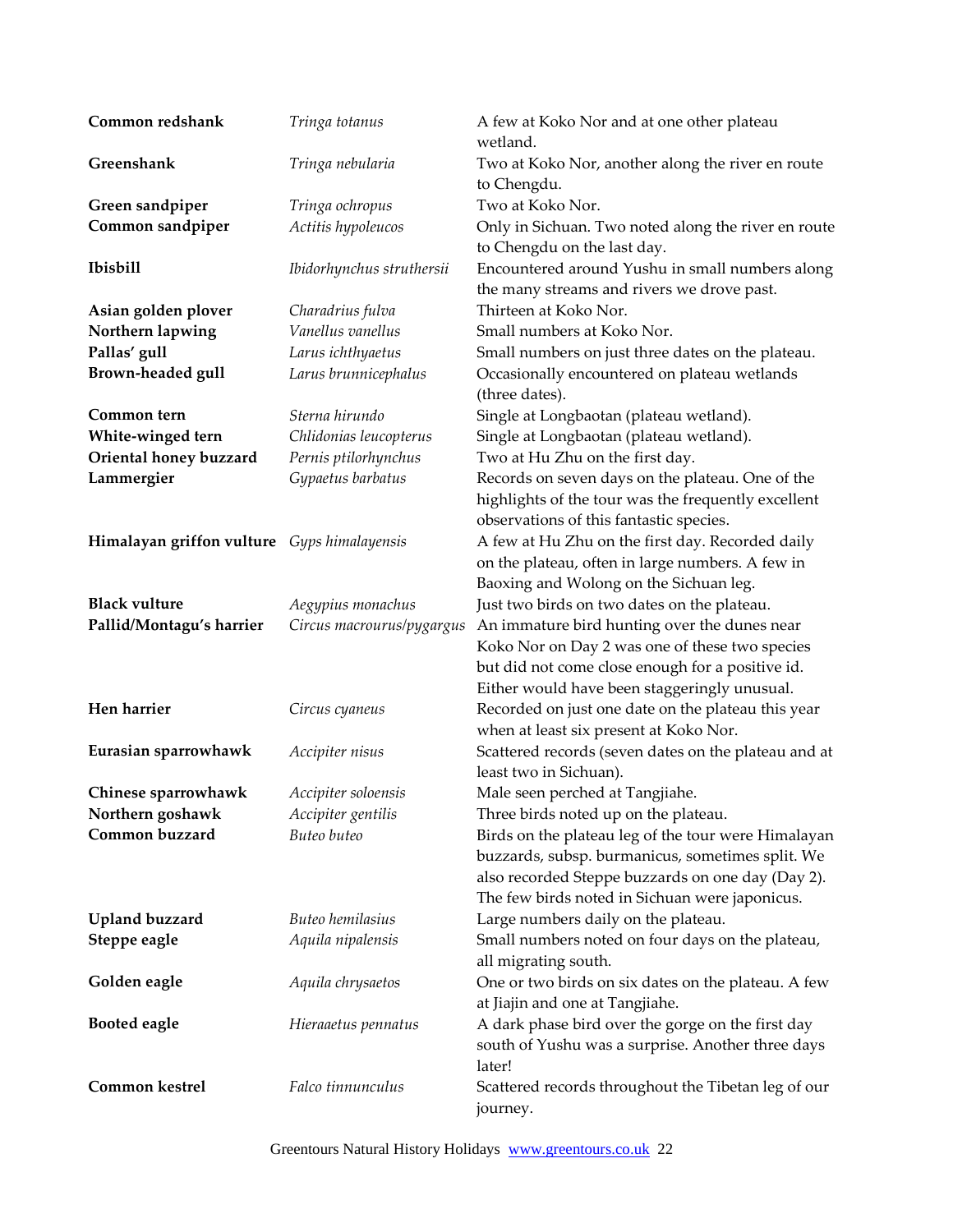| <b>Saker</b>                                    | Falco cherrug            | One of the delightful aspects of the Tibetan leg of<br>the tour was the frequent encounters, often at close |
|-------------------------------------------------|--------------------------|-------------------------------------------------------------------------------------------------------------|
|                                                 |                          | range, with this fantastic species.                                                                         |
| Little grebe                                    | Tachybaptus ruficollis   | Only in Sichuan. Two on the reservoir en route to                                                           |
|                                                 |                          | Chengdu on the last day.                                                                                    |
| Great crested grebe                             | Podiceps cristatus       | Recorded in small numbers at Koko Nor and                                                                   |
|                                                 |                          | Longbaotan.                                                                                                 |
| <b>Black-necked grebe</b>                       | Podiceps nigricollis     | Small numbers at Koko Nor and a few at                                                                      |
|                                                 |                          | Longbaotan.                                                                                                 |
| Great cormorant                                 | Phalacrocorax carbo      | Small numbers at Koko Nor and another plateau                                                               |
|                                                 |                          | wetland.                                                                                                    |
| Cattle egret                                    | Bubulcus ibis            | Sichuan only $-$ a few noted in transit.                                                                    |
| Little egret                                    | Egretta garzetta         | Only in Sichuan Basin, where reasonably common,                                                             |
|                                                 |                          | even turning up in the middle of towns.                                                                     |
| Great egret                                     | Casmerodius alba         | One or two for Kenny in transit in Sichuan.                                                                 |
| Chinese pond-heron                              | Ardeola bacchus          | Small numbers noted along rivers in Sichuan.                                                                |
| <b>Grey heron</b>                               | Ardea cinerea            | Small numbers at Koko Nor only on the plateau leg.                                                          |
|                                                 |                          | A few noted in transit in Sichuan.                                                                          |
| Black-crowned night-heron Nycticorax nycticorax |                          | Sichuan - a small flock noted en route to Tangjiahe.                                                        |
| <b>Black stork</b>                              | Ciconia nigra            | Single at Huashixia for Jesper only.                                                                        |
| Tibetan grey shrike                             | Lanius (sphenocercus)    | Just one at Huashixia this year.                                                                            |
|                                                 | giganteus                |                                                                                                             |
| Chinese grey shrike                             | Lanius sphenocercus      | One on the first day. Three singles on the plateau<br>thereafter.                                           |
| Jay                                             | Garrulus glandarius      | Small numbers in the woods on the first day (Hu                                                             |
|                                                 |                          | zhu). Also at Tangjiahe, including one grabbed by a                                                         |
|                                                 |                          | goshawk there.                                                                                              |
| Red-billed blue magpie                          | Urocissus erythrorhyncha | Only in Sichuan. Frequently encountered at all the                                                          |
|                                                 |                          | sites we visited.                                                                                           |
| Azure-winged magpie                             | Cyanopica cyanus         | This species is spreading on the plateau (as more                                                           |
|                                                 |                          | trees are planted) and we found birds at Chaka                                                              |
|                                                 |                          | woods and Chaka gulag this year. Some in transit                                                            |
|                                                 |                          | around Chengdu.                                                                                             |
| Magpie                                          | Pica pica                | 'Lowland' birds were of little interest to us but the                                                       |
|                                                 |                          | Tibetan race bottanensis was quite different and                                                            |
|                                                 |                          | was recorded on four dates.                                                                                 |
| +Henderson's ground-jay                         | Podoces hendersoni       | A total of seven birds noted whilst crossing the                                                            |
|                                                 |                          | Qaidam Basin.                                                                                               |
| Hume's groundpecker                             | Pseudopodoces humilis    | This frequently encountered clown was the jewel in                                                          |
|                                                 |                          | the crown of the plateau's avifauna. Now placed                                                             |
|                                                 |                          | with the tits but maintained here for now!                                                                  |
| Spotted nutcracker                              | Nucifraga caryocatactes  | Only in Sichuan. Small numbers daily at all sites<br>visited.                                               |
| Red-billed chough                               | Pyrrhocorax pyrrhocorax  | Recorded on eleven dates on the plateau.                                                                    |
| Alpine chough                                   | Pyrrhocorax graculus     | A small flock low down on the first day south of                                                            |
|                                                 |                          | Yushu were a big surprise.                                                                                  |
| Daurian jackdaw                                 |                          |                                                                                                             |
|                                                 | Corvus dauuricus         | Only seen on the three days south of Yushu on the                                                           |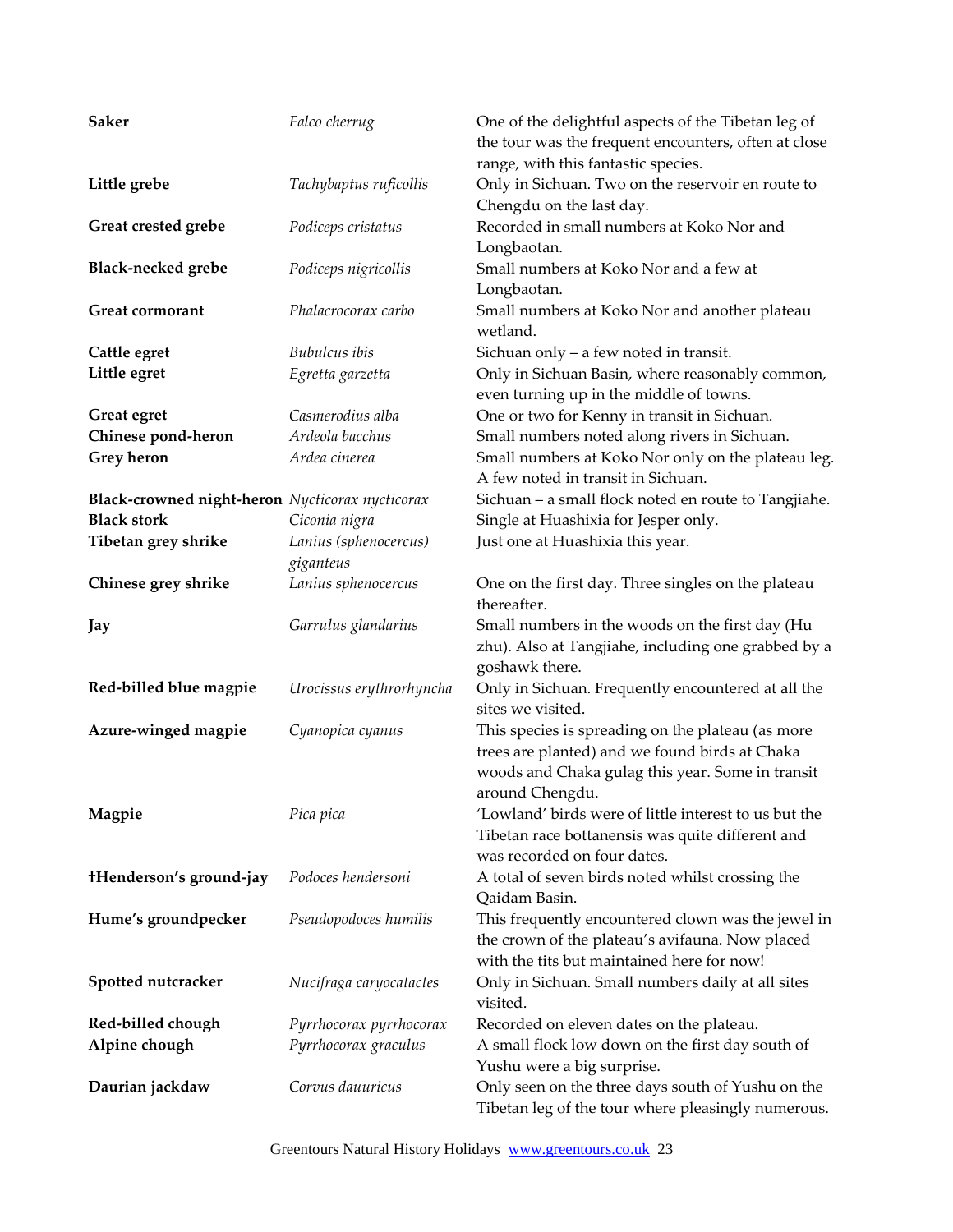| Large-billed crow                 | Corvus macrorhynchus                         | Small numbers on the first two days, thereafter only<br>noted low down south of Yushu and in Sichuan. |
|-----------------------------------|----------------------------------------------|-------------------------------------------------------------------------------------------------------|
| <b>Collared</b> crow              | Corvus torquatus                             | Two en route to Chengdu on the last day.                                                              |
| Raven                             | Corvus corax                                 | Only on the high plateau, where recorded daily. A                                                     |
|                                   |                                              | few at Jiajin (Sichuan).                                                                              |
| Long-tailed minivet               | Pericrotus ethologus                         | Large flock on one day at Tangjiahe. Another heard                                                    |
|                                   |                                              | over Chengdu?                                                                                         |
| White-throated dipper             | Cinclus cinclus                              | Singles recorded on two dates on the plateau.                                                         |
| <b>Brown</b> dipper               | Cinclus pallasii                             | Only in Sichuan. A few daily around Tangjiahe.                                                        |
| Grandala                          | Grandala coelicolor                          | Sichuan only. Large flock at Jiajin (Baoxing) and a                                                   |
|                                   |                                              | small flock of females seen well above Dengsheng                                                      |
|                                   |                                              | Valley (Wolong).                                                                                      |
| Red-throated thrush               | Turdus ruficollis                            | One at Hu Zhu. Thereafter occasional in small                                                         |
|                                   |                                              | numbers on the plateau (six dates in total).                                                          |
| Blackbird                         | Turdus merula                                | Only in Sichuan. A few in the park at Chengdu. The                                                    |
|                                   |                                              | mandarinus race of blackbird.                                                                         |
| Kessler's thrush                  | Turdus kessleri                              | A total of 32 birds recorded at scattered locations on                                                |
|                                   |                                              | the plateau.                                                                                          |
| Chinese thrush                    | Turdus mupinensis                            | Single at Hu zhu.                                                                                     |
| Himalayan red-flanked             | Tarsiger rufilatus                           | A few on the first day and one seen well at Baixha.                                                   |
| bluetail<br>[Siberian rubythroat] |                                              | A few in Sichuan.<br>Heard at Hu zhu.                                                                 |
| +Przwalski's redstart             | Luscinia calliope<br>Phoenicurus alashanicus | We did well for this beautiful redstart, seeing a                                                     |
|                                   |                                              | large flock in Dulan plantation and more the next                                                     |
|                                   |                                              | day on the breeding grounds in the Dulan                                                              |
|                                   |                                              | Mountains.                                                                                            |
| White-throated redstart           | Phoenicurus schisticeps                      | Small numbers on the first day around Hu zhu and                                                      |
|                                   |                                              | thereafter on six additional dates on the plateau.                                                    |
| Daurian redstart                  | Phoenicurus auroreus                         | Only seen in Sichuan. A few at each site visited.                                                     |
| Hodgson's redstart                | Phoenicurus hodgsoni                         | Three birds (all females/immatures) south of Yushu.                                                   |
| +Guldenstadt's redstart           | Phoenicurus erythrogaster                    | Frequently encountered often in large                                                                 |
|                                   |                                              | concentrations on the plateau leg of the tour.                                                        |
| <b>Blue-fronted redstart</b>      | Phoenicurus frontalis                        | Frequently encountered on the first day. Pair at                                                      |
|                                   |                                              | Huashixia. Also recorded at Tangjiahe.                                                                |
| White-capped redstart             | Chaimarornis leucocephalus                   | One in the Hu zhu area on the first day. Common in                                                    |
|                                   |                                              | Sichuan.                                                                                              |
| Plumbeous redstart                | Rhyacornis fuliginosa                        | One female/immature on the first day outside                                                          |
|                                   |                                              | Xining. Common along rivers and streams in                                                            |
|                                   |                                              | Sichuan.                                                                                              |
| Rufous-gorgetted<br>flycatcher    | Ficedula strophiata                          | Sichuan only. Small numbers at Jiajin and                                                             |
| Red-breasted flycatcher           | Ficedula parva                               | Tangjiahe.<br>One in the woods at Dulan at dusk was tentatively                                       |
|                                   |                                              | assigned to this species.                                                                             |
| Siberian stonechat                | Saxicola maurus                              | Single along the river en route to Chengdu on the                                                     |
|                                   |                                              | last day.                                                                                             |
| Pied wheatear                     | Oenanthe pleschanka                          | A single bird at Koko Nor was a pleasant surprise.                                                    |
| Desert wheatear                   | Oenanthe deserti                             | Single in the Qaidam Basin.                                                                           |
|                                   |                                              |                                                                                                       |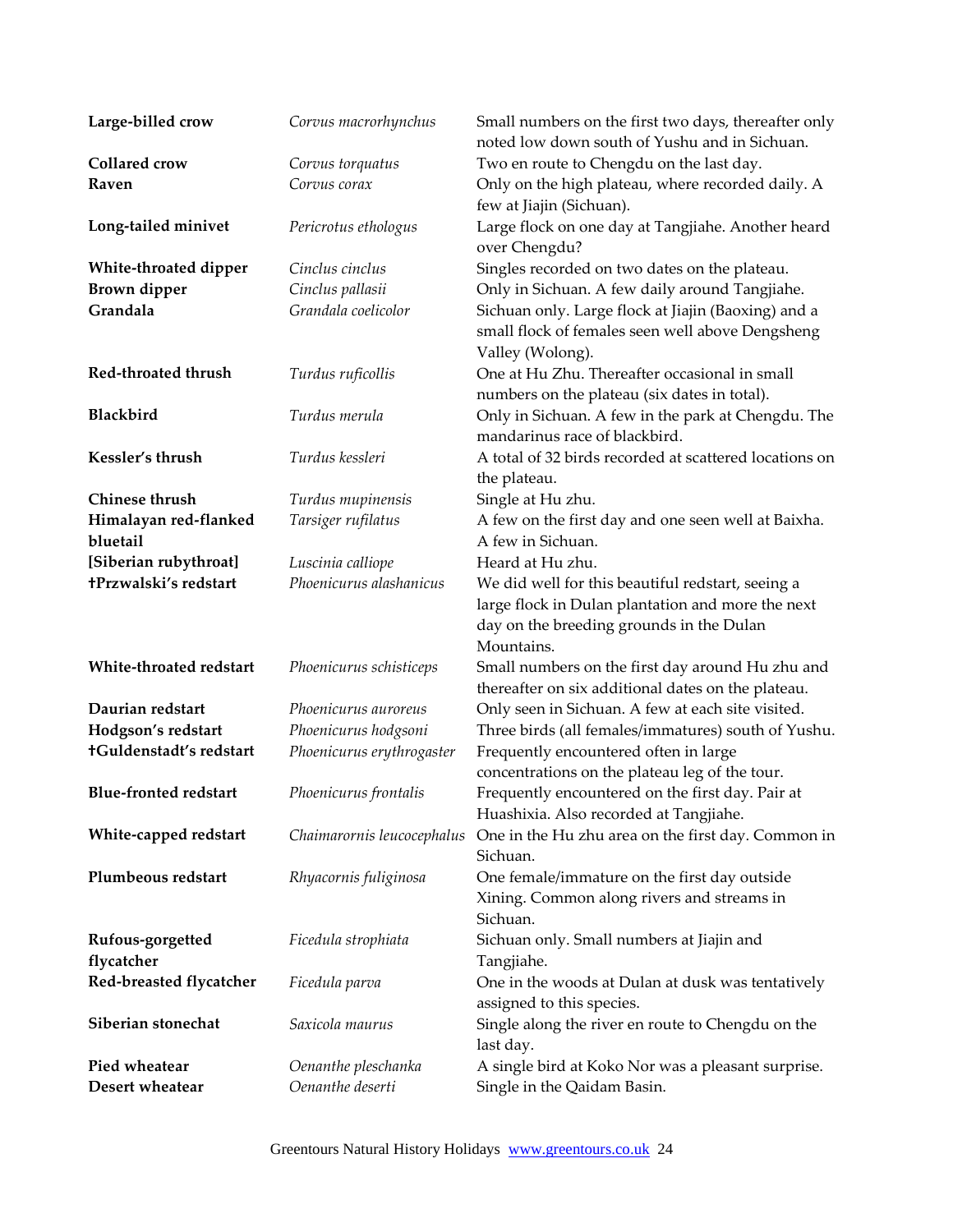| Little forktail             | Enicurus scouleri         | Only in Sichuan. Small numbers noted along the                                                                                   |
|-----------------------------|---------------------------|----------------------------------------------------------------------------------------------------------------------------------|
|                             |                           | earthquake section of the road into Wolong and                                                                                   |
|                             |                           | daily at Tangjiahe.                                                                                                              |
| White-crowned forktail      | Enicurus leschenaulti     | Seen daily at Tangjiahe.                                                                                                         |
| Red-billed starling         | Spodiopsar sericeus       | Only in Sichuan. Small numbers en route to                                                                                       |
|                             |                           | Chengdu on the last day.                                                                                                         |
| White-cheeked starling      | Sturnus cineraceus        | Only in Sichuan. Small numbers en route to                                                                                       |
|                             |                           | Chengdu on the last day.                                                                                                         |
| Crested myna                | Acridotheres cristatellus | Only in Sichuan - a few noted in transit in the<br>lowlands.                                                                     |
| Chestnut-vented nuthatch    | Sitta nagaensis           | Only in Sichuan. Small numbers encountered in<br>flocks all sites visited.                                                       |
| Chinese nuthatch            | Sitta villosa             | One of the many highlights of the first day                                                                                      |
|                             |                           | acclimatising was connecting with good numbers of                                                                                |
|                             |                           | these little beauties in the Hu zhu area. Also small                                                                             |
|                             |                           | numbers at Baixha                                                                                                                |
| [Eurasian treecreeper]      | Certhia familiaris        | A few heard on the first day.                                                                                                    |
| Hodgson's treecreeper       | Certhia hodgsoni          | One or two on the first day south of Yushu on the                                                                                |
|                             |                           | plateau leg. Small numbers at all forest sites on the<br>Sichuan leg.                                                            |
| <b>+Sichuan treecreeper</b> | Certhia tianquanensis     | Only in Sichuan. A total of three on two dates at                                                                                |
|                             |                           | Tangjiahe.                                                                                                                       |
| Wren                        | Troglodytes troglodytes   | A few encountered on the first day. Small numbers<br>in Sichuan.                                                                 |
| Willow tit                  | Parus montanus            | Common on the first day. Songar tit is now lumped<br>with this species.                                                          |
| Sichuan tit                 | Parus weigoldicus         | Noted on all three dates south of Yushu. A few                                                                                   |
|                             |                           | daily at Tangjiahe too. A recent split.                                                                                          |
| White-browed tit            | Parus superciliosus       | Small numbers of this smart little bird on four days                                                                             |
|                             |                           | on the plateau.                                                                                                                  |
| Rusty-breasted tit          | Parus davidi              | Roland saw a small flock at Jiajin (Sichuan).                                                                                    |
| Rufous-vented tit           | Parus rubidiventris       | A few on the first day and at Baixha. Also a few at<br>Jiajin and Wolong.                                                        |
| Coal tit                    | Parus ater                | Only seen in Sichuan. One at Wolong. A strikingly<br>crested race.                                                               |
| Yellow-bellied tit          | Parus venustulus          | Tangjiahe (1).                                                                                                                   |
| Grey-crested tit            | Parus dichrous            | One on the first day seen well, recorded on two<br>further dates on the plateau and small numbers at<br>forest sites in Sichuan. |
| Grey tit                    | Parus minor               | A few on the first day and at Dujiangyan and en<br>route to Chengdu in Sichuan.                                                  |
| Green-backed tit            | Parus monticolus          | Only seen in Sichuan. Recorded in small numbers<br>daily at all forest sites.                                                    |
| <b>Black-throated tit</b>   | Aegithalos concinnus      | Only in Sichuan. Seen on the outskirts of                                                                                        |
|                             |                           | Dujiangyan and even in the city centre there.<br>Tangjiahe.                                                                      |
| Sooty tit                   | Aegithalos fuliginosus    | Tangjiahe.                                                                                                                       |
| <b>Black-browed tit</b>     | Aegithalos bonvaloti      | Only in Sichuan. A few flocks encountered at Jiajin.                                                                             |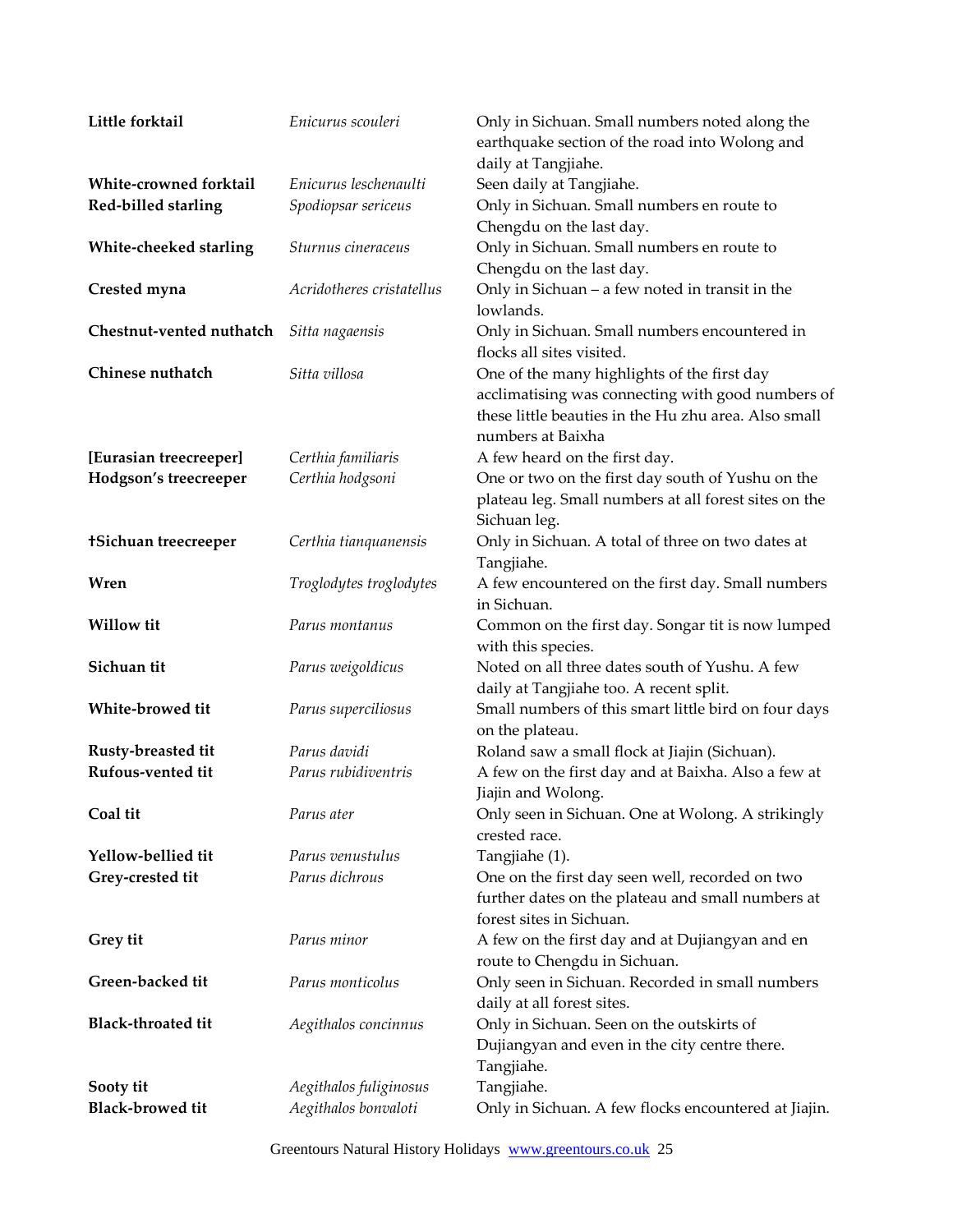| Yellow-browed tit                  | Sylviparus modestus       | Only in Sichuan. Frequently encountered in mixed-<br>species flocks.                                                                                  |
|------------------------------------|---------------------------|-------------------------------------------------------------------------------------------------------------------------------------------------------|
| Sand martin                        | Riparia riparia           | Numerous along the river en route to Chengdu on<br>the last day.                                                                                      |
| Eurasian crag martin               | Hirundo rupestris         | Two along the river outside Yushu. Small numbers<br>at Tangjiahe.                                                                                     |
| <b>Barn</b> swallow                | Hirundo rustica           | Noted in very small numbers on three dates on the<br>plateau.                                                                                         |
| Red-rumped swallow                 | Hirundo daurica           | A few over the hotel car park in Yushu on the first<br>stay.                                                                                          |
| Asian house martin                 | Delichon dasypus          | Kenny had a few over the hotel car park in Yushu<br>on the first stay. Also recorded above the<br>Dengsheng Valley (Wolong).                          |
| Collared finchbill                 | Spizixos semitorques      | Only in Sichuan. A few going over the pass outside<br>Tangjiahe and en route to Chengdu the same day.                                                 |
| <b>Brown-breasted bulbul</b>       | Pycnonotus xanthorrhous   | Only in Sichuan - seen on the day we returned to<br>Chengdu.                                                                                          |
| Light-vented bulbul                | Pycnonotus sinensis       | Only seen in Sichuan. Noted at Dujiangyan and in<br>Chengdu.                                                                                          |
| Mountain bulbul                    | Ixos mcclelandii          | Tangjiahe.                                                                                                                                            |
| <b>+Tarim hill warbler</b>         | Rhopophilus               | At least nine of this recently-split species in the                                                                                                   |
|                                    | albosuperciliaris         | Qaidam Basin.                                                                                                                                         |
| Aberrant bush-warbler              | Cettia flavolivacea       | Tangjiahe (1).                                                                                                                                        |
| Brownish-flanked bush-<br>warbler  | Cettia fortipes           | One in the flock on the outskirts of Dujiangyan.                                                                                                      |
| Yellowish-bellied bush-<br>warbler | Cettia acanthizoides      | Only seen in Sichuan. Small numbers daily at all<br>forest sites visited.                                                                             |
| †Stolitzcka's tit-warbler          | Leptopoecile sophiae      | Widespread and frequently encountered on the<br>plateau.                                                                                              |
| Crested tit-warbler                | Leptopoecile elegans      | Two of these gorgeous birds at Baixha (south of<br>Yushu).                                                                                            |
| <b>Buff-barred warbler</b>         | Phylloscopus pulcher      | Good numbers still present in Hu zhu this year. A<br>few at Baixha. Noted in small numbers at sites<br>visited in Sichuan.                            |
| Yellow-browed warbler              | Phylloscopus inornatus    | One for Roland at Tangjiahe.                                                                                                                          |
| +Alpine leaf warbler               | Phylloscopus occisinensis | A few at Hu zhu. This race of Tickell's leaf warbler<br>has been split by Clements.                                                                   |
| Yellow-streaked warbler            | Phylloscopus armandii     | A single one morning at Jiajin (Baoxing).                                                                                                             |
| Gansu leaf warbler                 | Phylloscopus kansuensis   | Good numbers remained at Hu zhu this year and<br>many were in glorious song.                                                                          |
| †Sichuan leaf warbler              | Phylloscopus forresti     | Small numbers at Baixha on the plateau leg. Small<br>numbers almost daily in Sichuan. A recent split<br>from pale-rumped leaf warbler P. chloronotus. |
| +Chinese leaf warbler              | Phylloscopus yunnanensis  | Three or four at Hu zhu on the first day.                                                                                                             |
| Hume's warbler                     | Phylloscopus humei        | Two or three at Hu zhu.                                                                                                                               |
| Goldcrest                          | Regulus regulus           | Hu zhu and Baixha on the plateau leg. Also a few in<br>the Dengsheng Valley (Wolong).                                                                 |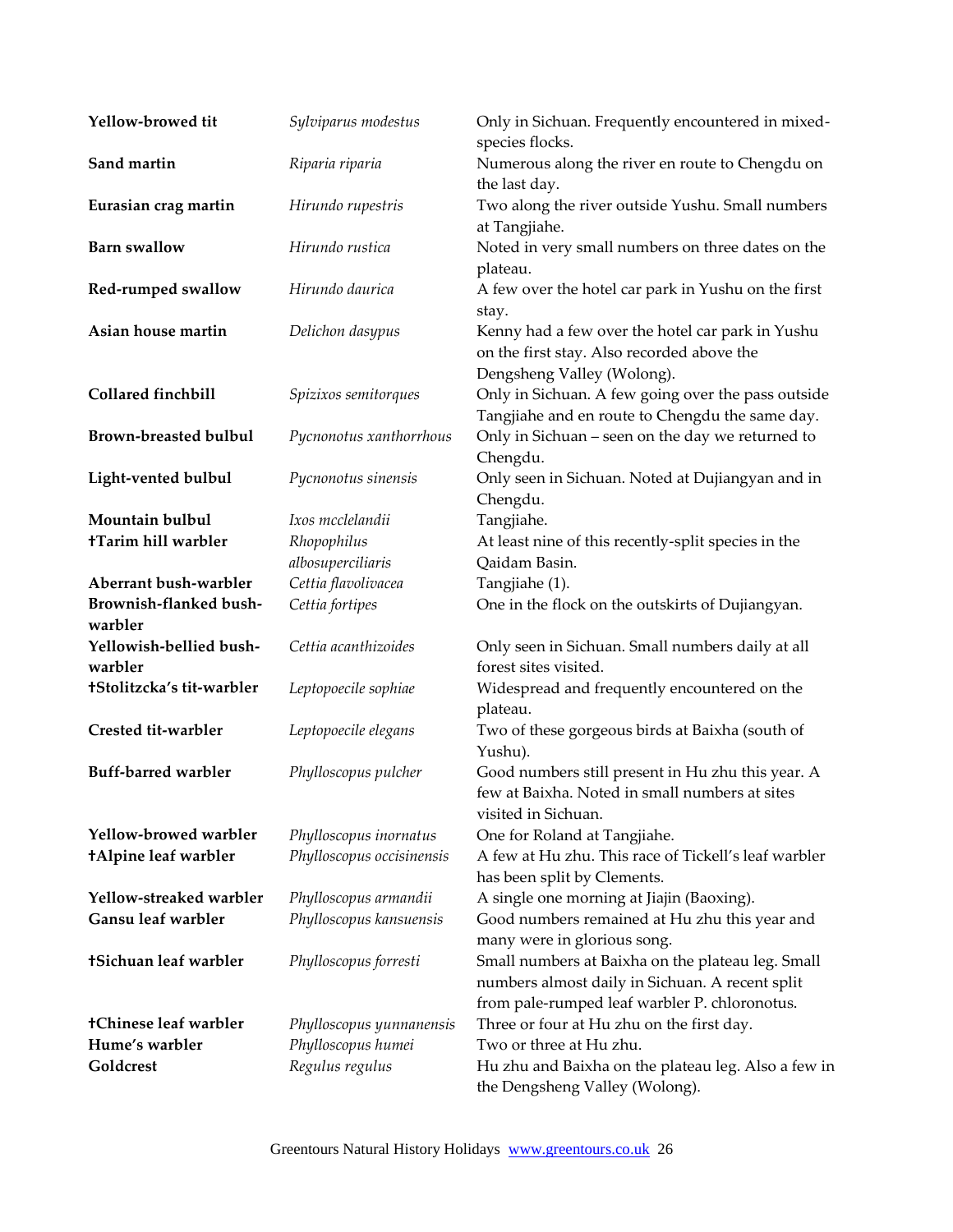| Rufous-faced warbler                | Abroscopus albogularis     | Only in Sichuan. Two or three in a flock in the                               |
|-------------------------------------|----------------------------|-------------------------------------------------------------------------------|
|                                     |                            | outskirts of Dujiangyan. Frequently encountered at                            |
|                                     |                            | Tangjiahe.                                                                    |
| Lesser whitethroat                  | Sylvia curruca             | One in the wood at Dulan for Jesper.                                          |
| Giant laughingthrush                | Garrulax maximus           | Seen well a number of times at Baixha and heard                               |
|                                     |                            | the next day in the Kanda Shan. Heard in the                                  |
|                                     |                            | Dengsheng Valley (Wolong).                                                    |
| Moustached                          | Garrulax cineraceus        | One in the big bird flock on the pass just outside                            |
| laughingthrush                      |                            | Tangjiahe on the last day.                                                    |
| <b>Barred laughingthrush</b>        | Garrulax lunulatus         | Only seen in Sichuan. Small numbers at Tangjiahe.                             |
| [Spotted laughingthrush]            | Garrulax ocellatus         | Only in Sichuan. Glimpsed in the Den Sheng Valley<br>(Wolong).                |
| Hwamei                              | Garrulax canorus           | Single lured out at Tangjiahe. Another on the pass<br>outside Tangjiahe.      |
| White-browed<br>laughingthrush      | Garrulax sannio            | Only seen in Sichuan. Small flock on farmland en<br>route to Tangjiahe.       |
| Elliott's laughingthrush            | Garrulax elliotti          | Vocal but not seen on the first day. Thereafter                               |
|                                     |                            | frequently encountered in lowland areas, eg south<br>of Yushu and in Sichuan. |
| Plain laughingthrush                | Garrulax davidi            | One on the first day around Hu zhu. More in the                               |
|                                     |                            | scrubby gullies at the Pallas' cat site.                                      |
| [Black-faced                        | Garrulax affinis           | Only in Sichuan. Heard at Tangjiahe.                                          |
| laughingthrush]                     |                            |                                                                               |
| <b>Rufous-tailed babbler</b>        | Chrysomma poecilotis       | Only in Sichuan. One taped in at Jiajin.                                      |
| Streak-breasted scimitar-           | Pomatorhinus ruficollis    | Only seen in Sichuan. Occasionally encountered at                             |
| babbler                             |                            | Tangjiahe.                                                                    |
| Black-streaked scimitar-<br>babbler | Pomatorhinus gravivox      | Three one day at Tangjiahe.                                                   |
| +[Scaly-breasted cupwing]           | Pnoepyga albiventer        | Only in Sichuan. Heard on the outskirts of                                    |
|                                     |                            | Dujiangyan.                                                                   |
| +[Pygmy cupwing]                    | Pnoepyga pusilla           | Only in Sichuan. Heard on the outskirts of                                    |
|                                     |                            | Dujiangyan.                                                                   |
| <b>+[Bar-winged cupwing]</b>        | Spelaeornis troglodytoides | Heard only at Tangjiahe.                                                      |
| Rufous-capped babbler               | Stachyris ruficeps         | Only seen in Sichuan. Tangjiahe (1).                                          |
| Kozlov's babax                      | Babax koslowi              | A few birds heard on the first day south of Yushu.                            |
|                                     |                            | Three seen later in the Kanda Shan.                                           |
| Red-billed leiothrix                | Leiothrix lutea            | Only seen in Sichuan. Frequently encountered at                               |
|                                     |                            | Tangjiahe.                                                                    |
| Green shrike-babbler                | Pteruthius xanthochlora    | Only seen in Sichuan. Baoxing (1) and small                                   |
|                                     |                            | numbers in some bird parties at Tangjiahe.                                    |
| White-browed fulvetta               | Alcippe vinipectus         | Frequently encountered at Jiajin (Baoxing).                                   |
| Chinese fulvetta                    | Alcippe striaticollis      | Three birds at Baixha (south of Yushu).                                       |
| Grey-hooded fulvetta                | Alcippe cinereiceps        | Only seen in Sichuan. Small numbers daily at                                  |
|                                     |                            | Baoxing and the Dengsheng Valley (Wolong).                                    |
|                                     |                            | Formerly part of the streak-throated fulvetta                                 |
|                                     |                            | complex.                                                                      |
| David's fulvetta                    | Alcippe davidi             | Dujiangyan and Tangjiahe.                                                     |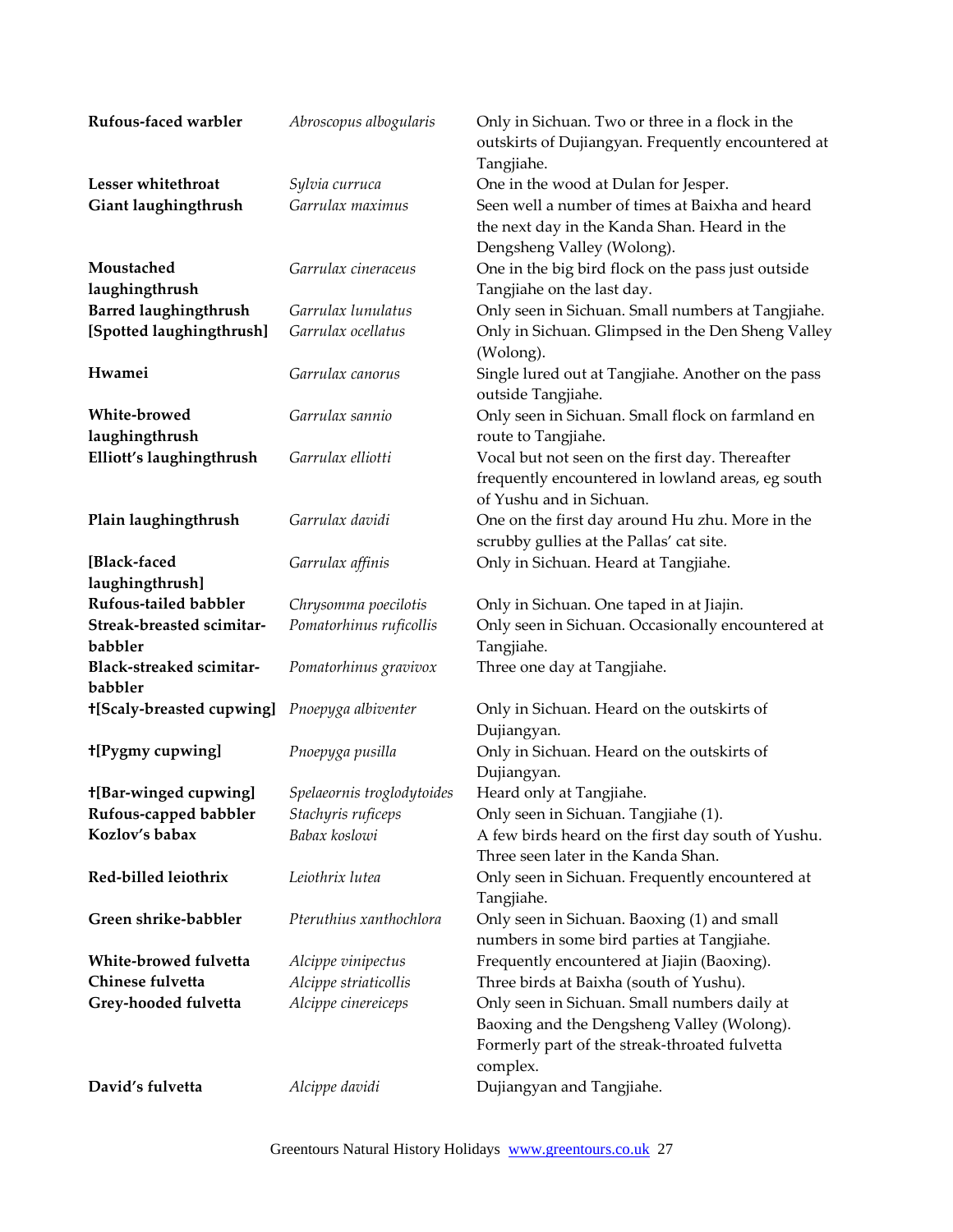| White-collared yuhina      | Yuhina diademata            | Only seen in Sichuan. Small flocks of this species<br>encountered occasionally on transit days and in<br>Tangjiahe.                                                           |
|----------------------------|-----------------------------|-------------------------------------------------------------------------------------------------------------------------------------------------------------------------------|
| Black-chinned yuhina       | Yuhina nigrimenta           | Occasional in bird flocks at Tangjiahe.                                                                                                                                       |
| <b>Bearded parrotbill</b>  | Panurus biarmicus           | Heard at Koko Nor and and several seen in the                                                                                                                                 |
|                            |                             | Qaidam Basin.                                                                                                                                                                 |
| Great parrotbill           | Conostoma oemodium          | Only in Sichuan. Single at Jiajin.                                                                                                                                            |
| Three-toed parrotbill      | Cholornis paradoxa          | Small family party at Jiajin (Baoxing).                                                                                                                                       |
| Spectacled parrotbill      | Paradoxornis conspicillatus | Only in Sichuan. A few at Tangjiahe.                                                                                                                                          |
| [Fulvous parrotbill]       | Paradoxornis fulvifrons     | Heard at Jiajin.                                                                                                                                                              |
| Vinous-throated parrotbill | Paradoxornis webbianus      | Only in Sichuan. Seen on the outskirts of<br>Dujiangyan.                                                                                                                      |
| Ashy-throated parrotbill   | Paradoxornis alphonsianus   | Only in Sichuan. Seen on the outskirts of<br>Dujiangyan.                                                                                                                      |
| Wren                       | Troglodytes troglodytes     | Seen on the first day and in Sichuan.                                                                                                                                         |
| <b>Tibetan lark</b>        | Melanocorypha maxima        | Seen well at Koko Nor and the desert at Chaka and                                                                                                                             |
|                            |                             | heard and seen elsewhere on the plateau in wetter<br>areas.                                                                                                                   |
| Mongolian lark             | Melanocorypha mongolica     | One great flight view for the leaders at Koko Nor.<br>The rest of the birding team caught up with this<br>species very well drinking at the spring in the<br>desert at Chaka. |
| Asian short-toed lark      | Calandrella cheleensis      | Noted around Chaka and in Wild Yak Valley.                                                                                                                                    |
| Oriental skylark           | Alauda gulgula              | Often common in the lower-lying areas of the<br>plateau.                                                                                                                      |
| <b>Horned lark</b>         | Eremophila alpestris        | Frequently encountered often in good numbers on<br>the plateau.                                                                                                               |
| [Fire-breasted             | Dicaeum ignipectus          | Heard in town at Dujiangyan.                                                                                                                                                  |
| flowerpecker]              |                             |                                                                                                                                                                               |
| Mrs Gould's sunbird        | Aethopyga gouldiae          | One at Tangjiahe.                                                                                                                                                             |
| House sparrow              | Passer domesticus           | Single female for Phil whilst stuck at roadworks en<br>route to Xining on the last day of the plateau leg.                                                                    |
| <b>Tree sparrow</b>        | Passer montanus             | Almost ubiquitous.                                                                                                                                                            |
| Rock sparrow               | Petronia petronia           | Noted around Koko Nor, south of Yushu and<br>around Chaka.                                                                                                                    |
| Henri's snowfinch          | Montifringilla henrici      | Large flock on the Er La pass (perhaps 130), less one<br>taken by a passing sparrowhawk. Elsewhere small<br>numbers on just one other day on the plateau.                     |
| Tibetan snowfinch          | Montifringilla adamsi       | Seen on the plateau on just two dates and in small<br>numbers.                                                                                                                |
| White-rumped snowfinch     | Pyrgilauda taczanowski      | A bruiser! Frequently encountered in the vicinity of<br>black-lipped pika colonies on the plateau.                                                                            |
| Père David's snowfinch     | Pyrgilauda davidiana        | Two briefly at Koko Nor.                                                                                                                                                      |
| Rufous-necked snowfinch    | Pyrgilauda ruficollis       | Only on the higher plateau where recorded, often in<br>large flocks, on nine dates.                                                                                           |
| Blanford's snowfinch       | Pyrgilauda blanfordi        | Small numbers in the desert outside Chaka.                                                                                                                                    |
| White wagtail              | Motacilla alba              | A few late birds lingered on the plateau. Frequently<br>encountered in Sichuan on the extension.                                                                              |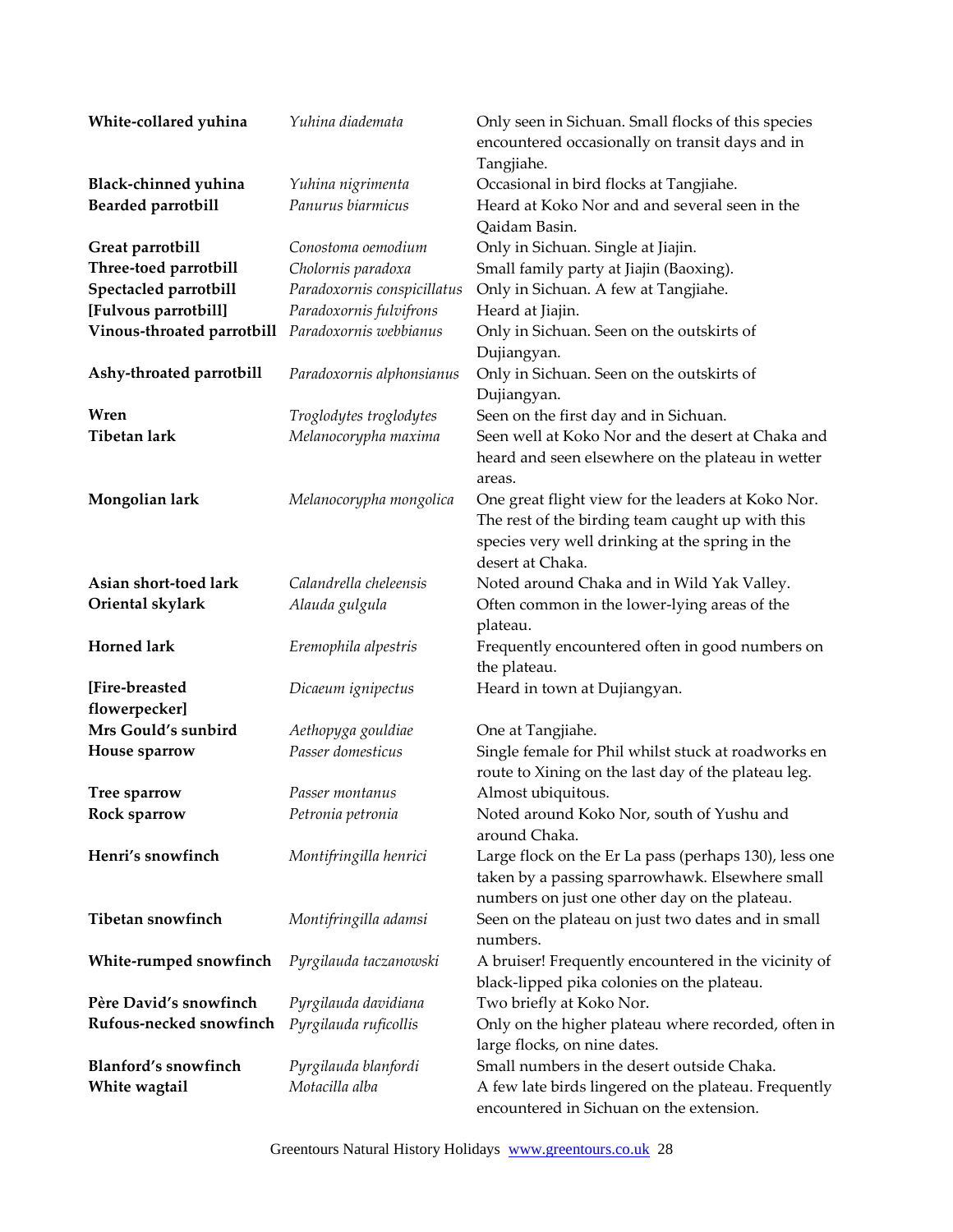| Grey wagtail                    | Motacilla cinerea                             | One at Baixha on the Tibetan leg. Small numbers<br>noted in Sichuan in suitable habitat. |
|---------------------------------|-----------------------------------------------|------------------------------------------------------------------------------------------|
| Citrine wagtail                 | Motacilla citreola                            | Singles on four dates on the plateau.                                                    |
| Olive-backed pipit              | Anthus hodgsoni                               | A few birds at Hu zhu and Baixha seen well. Also at                                      |
|                                 |                                               | Tangjiahe (1).                                                                           |
| Water pipit                     | Anthus spinoletta                             | Scattered records on the plateau.                                                        |
| Alpine accentor                 | Prunella collaris                             | One on the 4000m pass en route to Wolong.                                                |
| Robin accentor                  | Prunella rubeculoides                         | One at Hu zhu for Jesper. Frequently encountered                                         |
|                                 |                                               | in suitable habitat on the plateau leg of the tour                                       |
|                                 |                                               | (seven dates).                                                                           |
| Rufous-breasted accentor        | Prunella strophiata                           | Small numbers on three dates on the plateau leg of                                       |
|                                 |                                               | the tour. Small numbers on the extension at Jiajin.                                      |
| <b>Brown accentor</b>           | Prunella fulvescens                           | Small numbers on seven dates on the plateau leg of                                       |
|                                 |                                               | the tour.                                                                                |
| Brandt's mountain finch         | Leucosticte brandti                           | Four at Bayankala Pass.                                                                  |
| Plain mountain finch            | Leucosticte nemoricola                        | A small flock at Bayankala Pass and a larger flock of                                    |
|                                 |                                               | perhaps 80 birds in the Kanda Shan. At least 40 in                                       |
|                                 |                                               | the Dulan Mountains. Huge flock crossing the high                                        |
|                                 |                                               | pass in Sichuan.                                                                         |
| Grey-capped greenfinch          | Carduelis sinica                              | Two at Chaka gulag. Frequently encountered on the                                        |
|                                 |                                               | Sichuan leg.                                                                             |
| <b>Brambling</b>                | Fringilla montifringilla                      | A few in the woods around Chaka.                                                         |
| Twite                           | Carduelis flavirostris                        | Recorded on six dates on the plateau leg of the tour.                                    |
| Mongolian finch                 | Bucanetes mongolicus                          | Five or six dropped in to drink at the spring in the<br>desert around Chaka.             |
| tChinese beautiful              | Carpodacus davidianus                         | Only recorded in the Dulan Mountains this year.                                          |
| rosefinch                       |                                               |                                                                                          |
| Pink-rumped rosefinch           | Carpodacus eos                                | Recorded in small numbers on all three dates south                                       |
|                                 |                                               | of Yushu.                                                                                |
| Vinaceous rosefinch             | Carpodacus vinaceus                           | Only seen in Sichuan. A few at Baoxing and                                               |
|                                 |                                               | Tangjiahe.                                                                               |
| Dark-rumped rosefinch           | Carpodacus edwardsii                          | Jiajin.                                                                                  |
| Spot-winged rosefinch           | Carpodacus rhodopeplus                        | A few at Jiajin. This ilrace (verreauxi) is sometimes                                    |
|                                 |                                               | considered a separate species (Sharpe's rosefinch).                                      |
| tChinese white-browed           | Carpodacus dubius                             | Small numbers on the first day (Hu zhu), on three                                        |
| rosefinch                       |                                               | dates on the plateau and finally in the Dulan                                            |
|                                 |                                               | Mountains.                                                                               |
| <b>+Eastern great rosefinch</b> | Carpodacus rubicilloides                      | Noted on three dates in high altitude scrub and                                          |
|                                 |                                               | woodland.                                                                                |
| <b>tSpotted great rosefinch</b> | Carpodacus rubicilla                          | Recorded on three dates on the plateau in arid                                           |
|                                 |                                               | areas.                                                                                   |
| <b>+Przwalski's pinktail</b>    | Urocynchramus pylzowi                         | At least 8 at Jesper's site for this fantastic species on                                |
|                                 |                                               | the plateau near Huashixia.                                                              |
| Grey-headed bullfinch           | Pyrrhula erythaca                             | Two at Baixha. Occasional thereafter, especially in<br>Sichuan.                          |
| White-winged grosbeak           |                                               | Three in Hu zhu and another at Baixha.                                                   |
| <b>Slaty bunting</b>            | Mycerobas carnipes<br>Latoucheornis siemsseni | Only seen in Sichuan. A few daily at Tangjiahe.                                          |
| Pine bunting                    | Emberiza leucocephalos                        | A few in the Dulan Mountains.                                                            |
|                                 |                                               |                                                                                          |